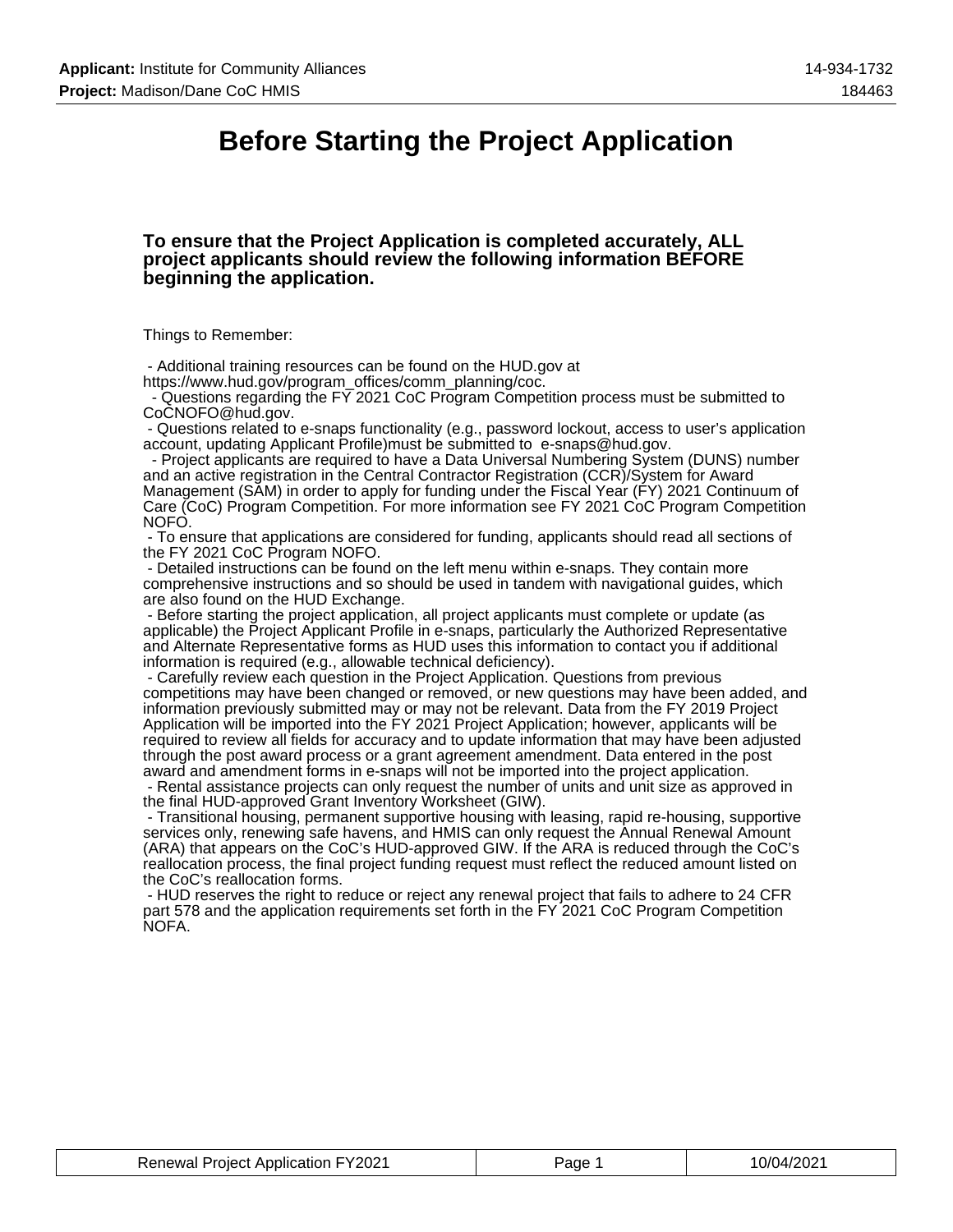# **1A. SF-424 Application Type**

| <b>1. Type of Submission:</b> Application                                                                                                                                                                                                                                                     |                                                     |
|-----------------------------------------------------------------------------------------------------------------------------------------------------------------------------------------------------------------------------------------------------------------------------------------------|-----------------------------------------------------|
|                                                                                                                                                                                                                                                                                               | 2. Type of Application: Renewal Project Application |
| If "Revision", select appropriate letter(s):                                                                                                                                                                                                                                                  |                                                     |
| If "Other", specify:                                                                                                                                                                                                                                                                          |                                                     |
| <b>3. Date Received: 10/04/2021</b>                                                                                                                                                                                                                                                           |                                                     |
| 4. Applicant Identifier:                                                                                                                                                                                                                                                                      |                                                     |
| 5a. Federal Entity Identifier:                                                                                                                                                                                                                                                                |                                                     |
| 5b. Federal Award Identifier:<br>This is the first 6 digits of the Grant Number,<br>known as the PIN, that will also be indicated<br>on Screen 3A Project Detail. This number<br>must match the first 6 digits of the grant<br>number on the HUD approved Grant Inventory<br>Worksheet (GIW). | - WI0180                                            |
| <b>Check to confrim that the Federal Award</b><br>Identifier has been updated to reflect the<br>most recently awarded grant number                                                                                                                                                            | $\mathsf{X}$                                        |
| 6. Date Received by State:                                                                                                                                                                                                                                                                    |                                                     |
| 7. State Application Identifier:                                                                                                                                                                                                                                                              |                                                     |

| <b>Renewal Project Application FY2021</b> | Page 2 | 10/04/2021 |
|-------------------------------------------|--------|------------|
|-------------------------------------------|--------|------------|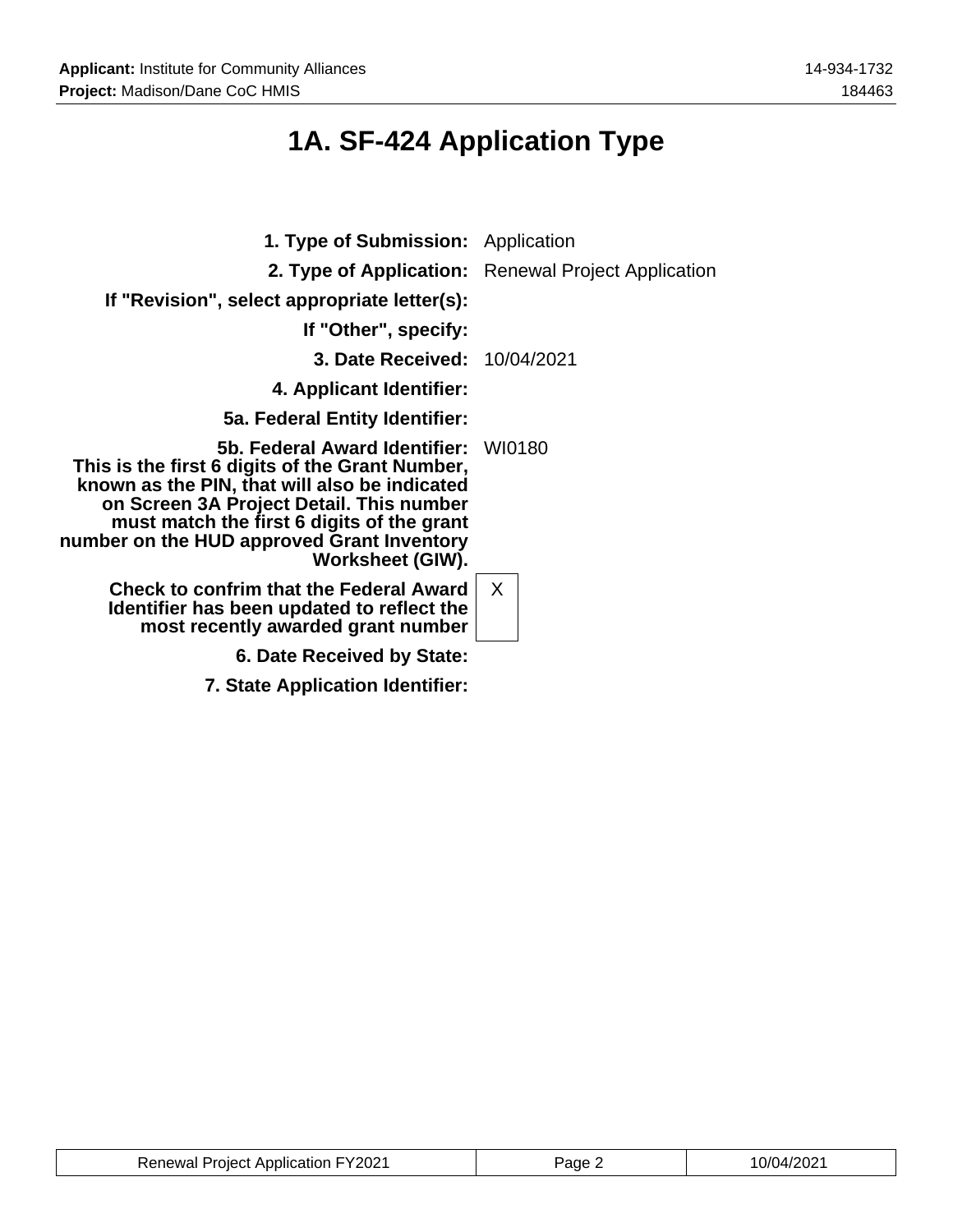# **1B. SF-424 Legal Applicant**

## **8. Applicant**

**a. Legal Name:** Institute for Community Alliances

**b. Employer/Taxpayer Identification Number** 42-1352902 **(EIN/TIN):**

| c. Organizational DUNS:                                              |                  | 149341732                           | PLUS <sub>4</sub> |  |
|----------------------------------------------------------------------|------------------|-------------------------------------|-------------------|--|
|                                                                      |                  |                                     |                   |  |
| d. Address                                                           |                  |                                     |                   |  |
| Street 1: 1111 9th Street                                            |                  |                                     |                   |  |
| <b>Street 2: Suite 380</b>                                           |                  |                                     |                   |  |
|                                                                      | City: Des Moines |                                     |                   |  |
| <b>County: Polk</b>                                                  |                  |                                     |                   |  |
| State: lowa                                                          |                  |                                     |                   |  |
| <b>Country: United States</b>                                        |                  |                                     |                   |  |
| Zip / Postal Code: 50314                                             |                  |                                     |                   |  |
|                                                                      |                  |                                     |                   |  |
| e. Organizational Unit (optional)                                    |                  |                                     |                   |  |
| <b>Department Name:</b>                                              |                  |                                     |                   |  |
| <b>Division Name:</b>                                                |                  |                                     |                   |  |
|                                                                      |                  |                                     |                   |  |
| f. Name and contact information of person to<br>be                   |                  |                                     |                   |  |
| contacted on matters involving this                                  |                  |                                     |                   |  |
| application                                                          |                  |                                     |                   |  |
| Prefix: Ms.                                                          |                  |                                     |                   |  |
| <b>First Name: Julie</b>                                             |                  |                                     |                   |  |
| <b>Middle Name:</b>                                                  | Ann              |                                     |                   |  |
| Last Name: Eberbach                                                  |                  |                                     |                   |  |
| Suffix:                                                              |                  |                                     |                   |  |
| Title:                                                               |                  | <b>Associate Executive Director</b> |                   |  |
| <b>Organizational Affiliation:</b> Institute for Community Alliances |                  |                                     |                   |  |
| Telephone Number: (515) 246-6643                                     |                  |                                     |                   |  |

| <b>Renewal Project Application FY2021</b> | Page 3 | 10/04/2021 |
|-------------------------------------------|--------|------------|
|-------------------------------------------|--------|------------|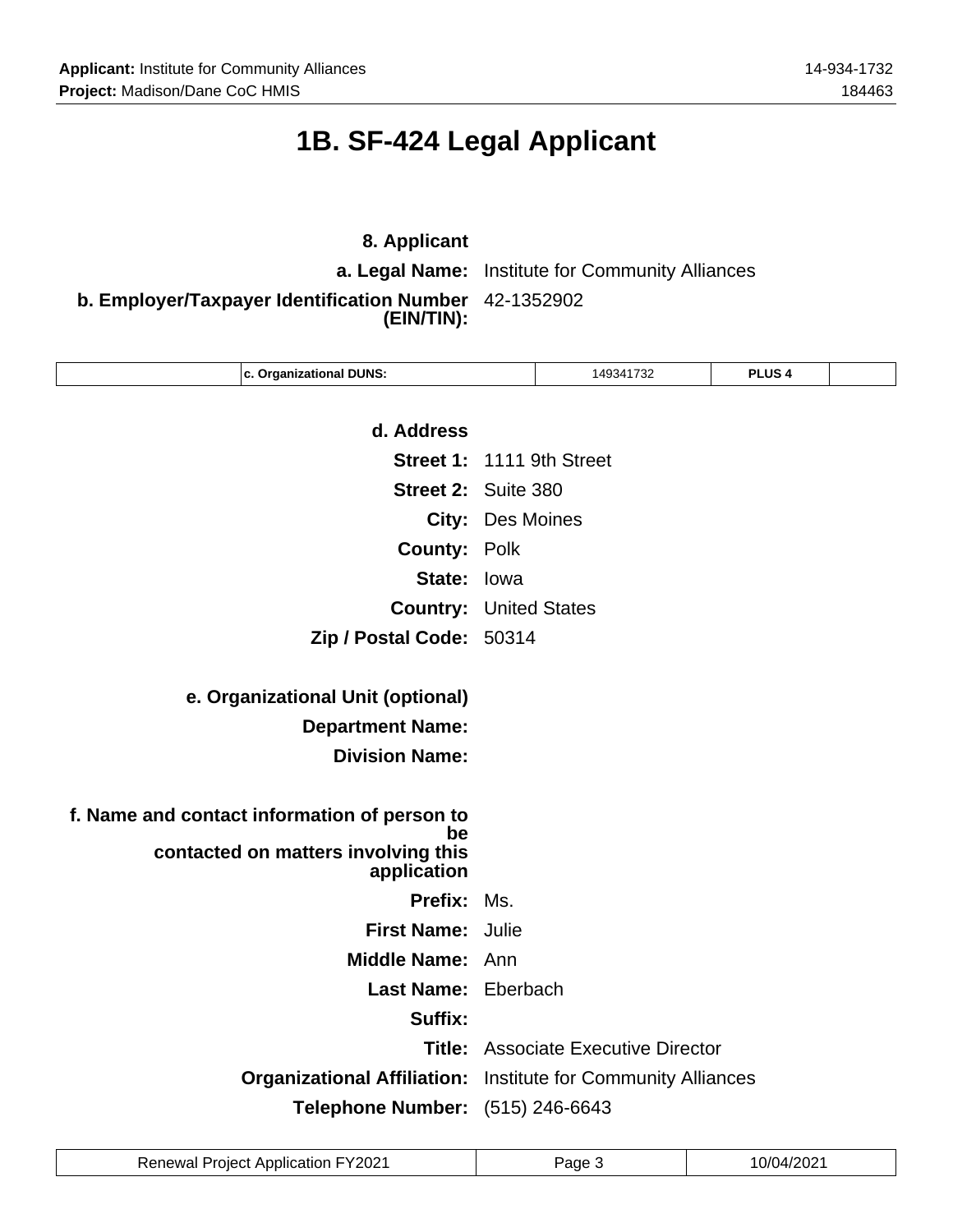### **Extension:**

**Fax Number:** (515) 246-6637 **Email:** julie.eberbach@icalliances.org

| <b>Renewal Project Application FY2021</b> | Page 4 | 10/04/2021 |
|-------------------------------------------|--------|------------|
|-------------------------------------------|--------|------------|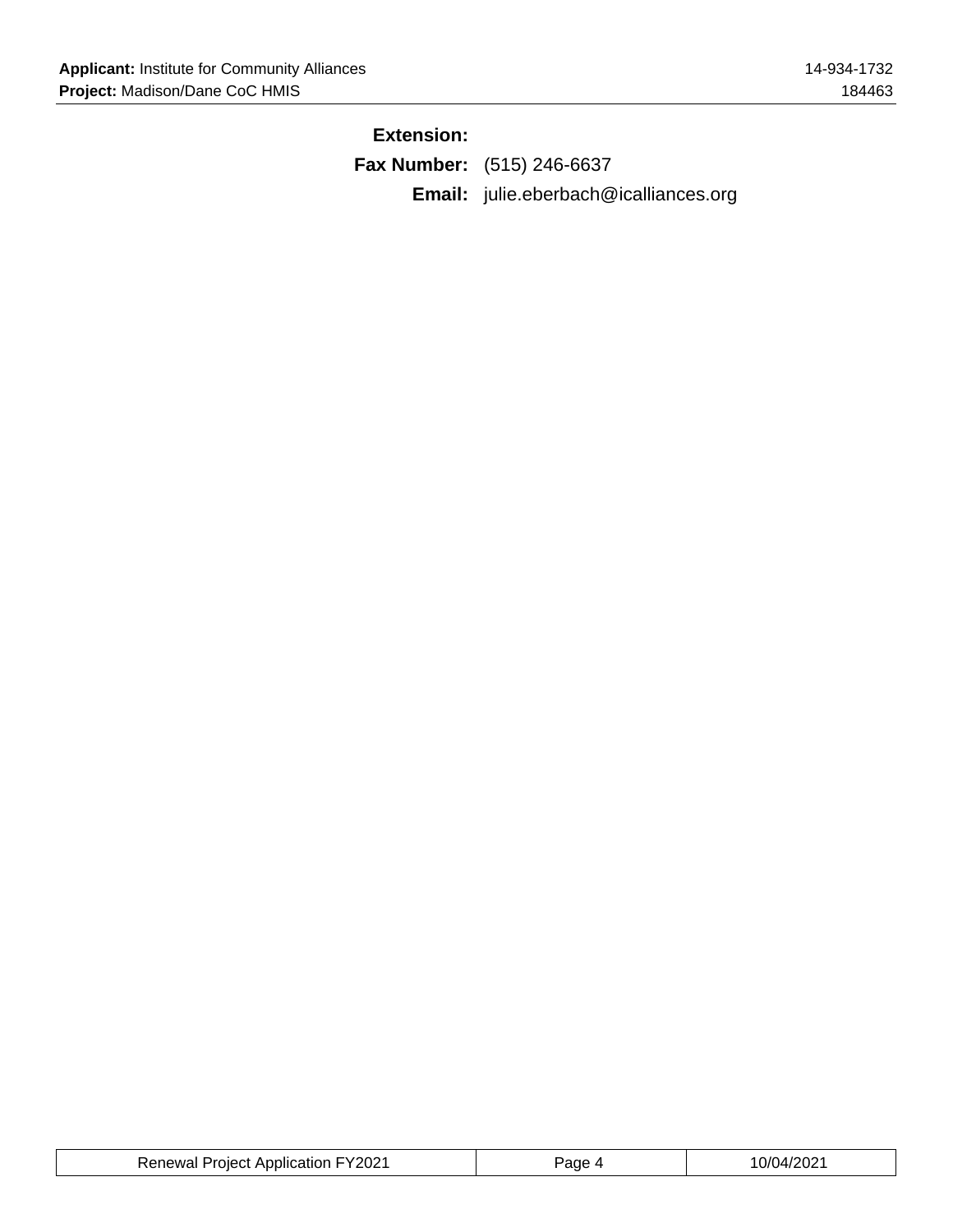# **1C. SF-424 Application Details**

| 9. Type of Applicant: M. Nonprofit with 501C3 IRS Status                |  |
|-------------------------------------------------------------------------|--|
| 10. Name of Federal Agency: Department of Housing and Urban Development |  |
| 11. Catalog of Federal Domestic Assistance CoC Program                  |  |
| CFDA Number: 14.267                                                     |  |
| 12. Funding Opportunity Number: FR-6500-N25                             |  |
| <b>Title: Continuum of Care Homeless Assistance</b><br>Competition      |  |
|                                                                         |  |
|                                                                         |  |

**Title:**

| <b>Coulon FY2021</b><br><b>Project Application</b><br>Renewal | ane | $\mathbf{A}$<br>. |
|---------------------------------------------------------------|-----|-------------------|
|---------------------------------------------------------------|-----|-------------------|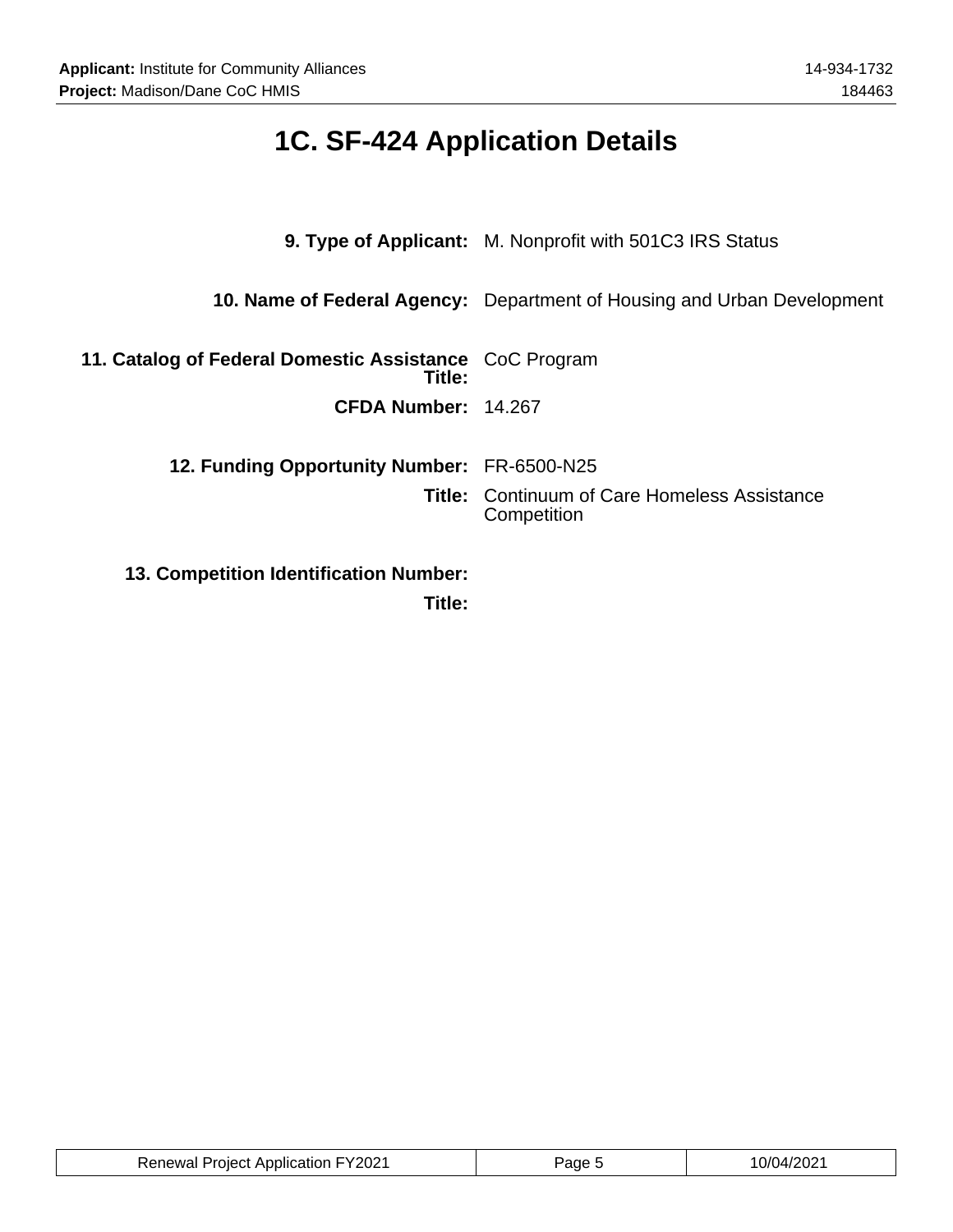# **1D. SF-424 Congressional District(s)**

| 14. Area(s) affected by the project (State(s) Wisconsin<br>only):<br>(for multiple selections hold CTRL key) |                                                                                                                                                                                                                                                                        |
|--------------------------------------------------------------------------------------------------------------|------------------------------------------------------------------------------------------------------------------------------------------------------------------------------------------------------------------------------------------------------------------------|
| 15. Descriptive Title of Applicant's Project: Madison/Dane CoC HMIS                                          |                                                                                                                                                                                                                                                                        |
| 16. Congressional District(s):                                                                               |                                                                                                                                                                                                                                                                        |
| a. Applicant:<br>(for multiple selections hold CTRL key)                                                     | MO-001, MN-008, MN-007, MN-006, MN-005,<br>MN-004, MN-003, MN-002, AK-000, MN-001,<br>VT-000, MO-008, MO-006, MO-007, WI-004,<br>MO-004, WI-003, MO-005, WI-002, MO-003, WI-<br>001, WI-005, WI-006, WI-007, WI-008, WY-000,<br>IL-016, IA-003, IA-004, IA-001, IA-002 |
| b. Project: WI-002<br>(for multiple selections hold CTRL key)                                                |                                                                                                                                                                                                                                                                        |
| 17. Proposed Project                                                                                         |                                                                                                                                                                                                                                                                        |
| a. Start Date: 10/01/2022                                                                                    |                                                                                                                                                                                                                                                                        |
| <b>b. End Date: 09/30/2023</b>                                                                               |                                                                                                                                                                                                                                                                        |
| 18. Estimated Funding (\$)                                                                                   |                                                                                                                                                                                                                                                                        |
| a. Federal:                                                                                                  |                                                                                                                                                                                                                                                                        |
| b. Applicant:                                                                                                |                                                                                                                                                                                                                                                                        |
| c. State:                                                                                                    |                                                                                                                                                                                                                                                                        |
| d. Local:                                                                                                    |                                                                                                                                                                                                                                                                        |
| e. Other:                                                                                                    |                                                                                                                                                                                                                                                                        |
| f. Program Income:                                                                                           |                                                                                                                                                                                                                                                                        |
| g. Total:                                                                                                    |                                                                                                                                                                                                                                                                        |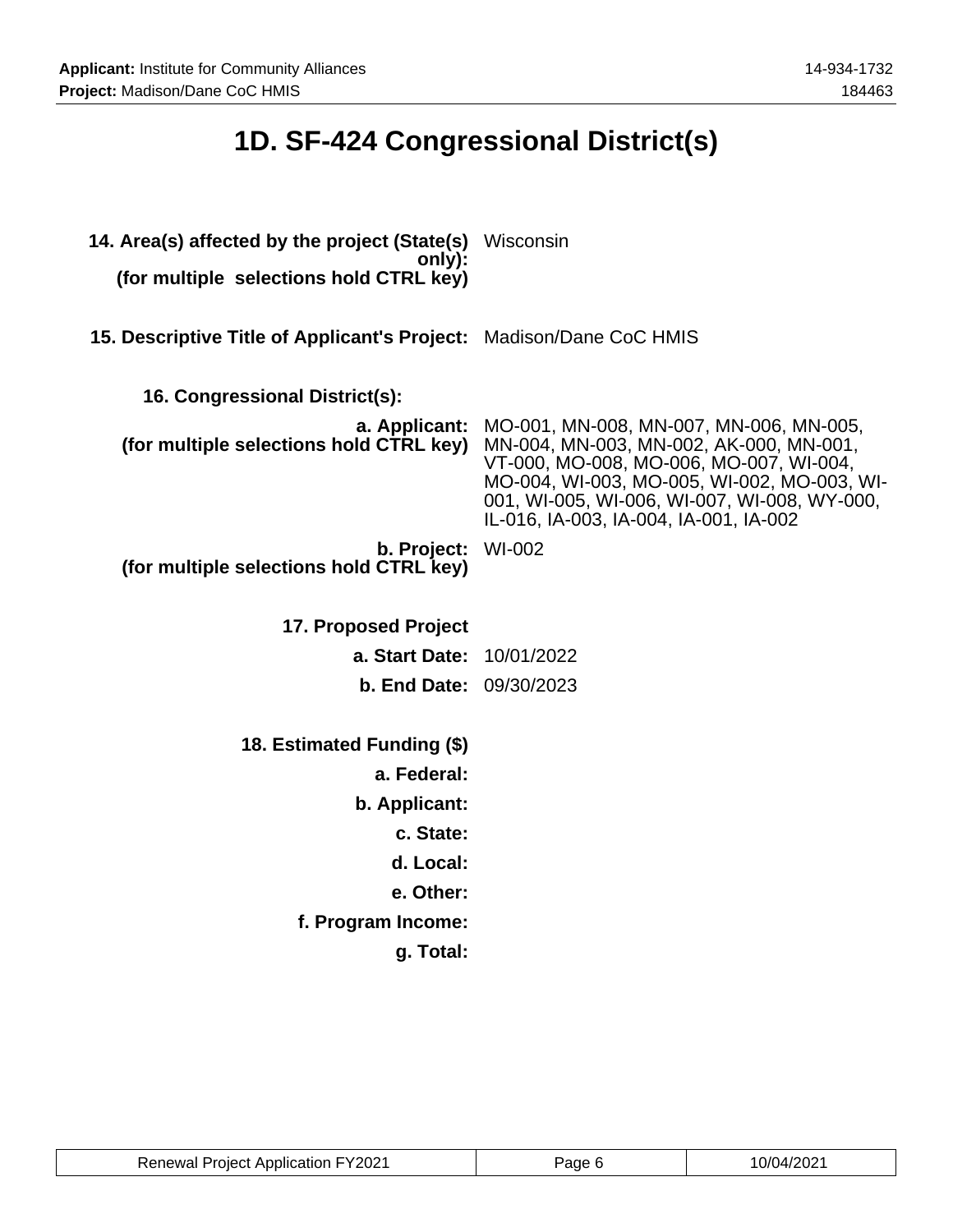## **1E. SF-424 Compliance**

**State Executive Order 12372 Process?** been selected by the State for review.

**19. Is the Application Subject to Review By** b. Program is subject to E.O. 12372 but has not

**If "YES", enter the date this application was made available to the State for review:**

**20. Is the Applicant delinquent on any Federal** No **debt?**

**If "YES," provide an explanation:**

| <b>Renewal Project Application FY2021</b> | Page | 10/04/2021 |
|-------------------------------------------|------|------------|
|-------------------------------------------|------|------------|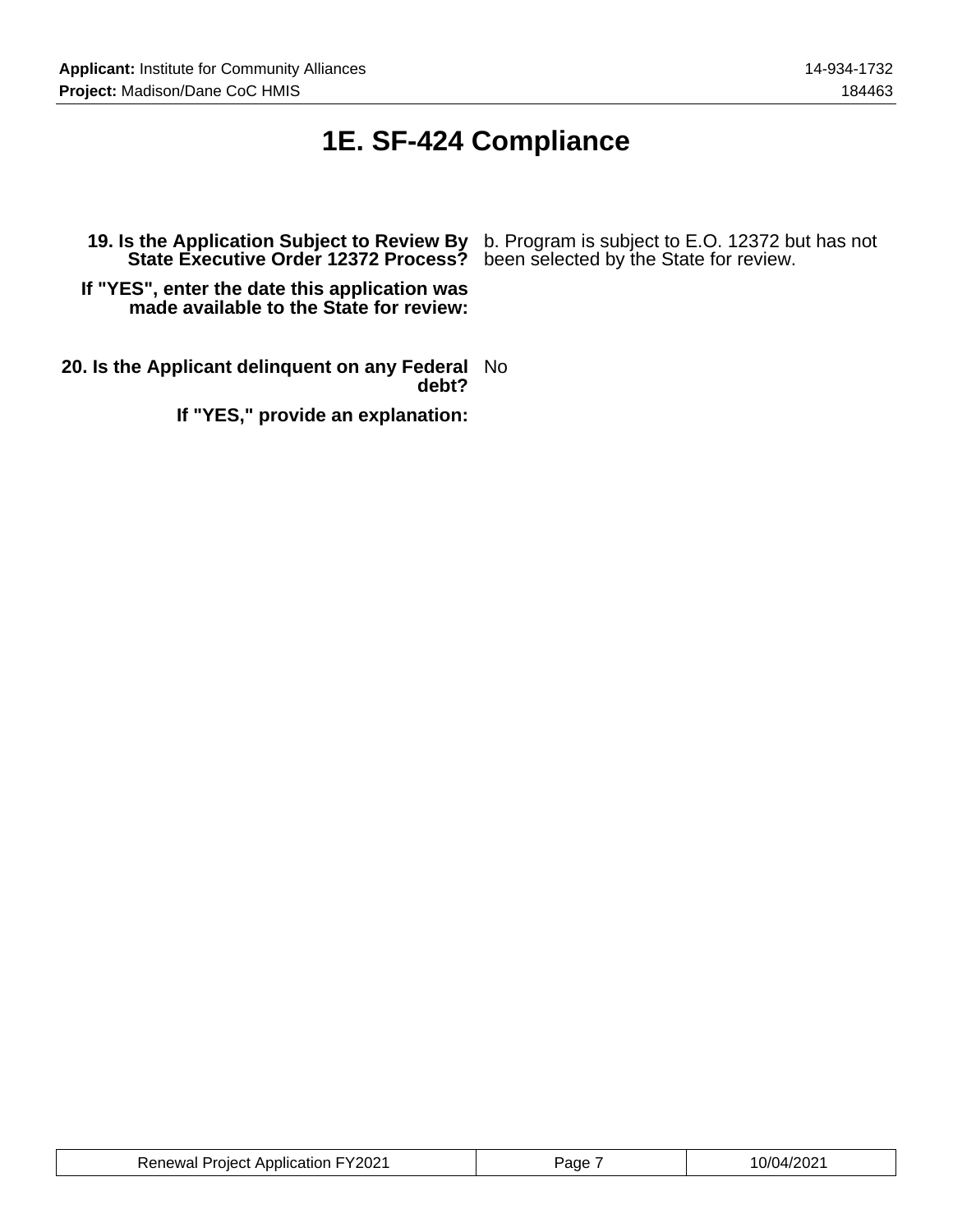## **1F. SF-424 Declaration**

**By signing and submitting this application, I certify (1) to the statements contained in the list of certifications\*\* and (2) that the statements herein are true, complete, and accurate to the best of my knowledge. I also provide the required assurances\*\* and agree to comply with any resulting terms if I accept an award. I am aware that any false, fictitious, or fraudulent statements or claims may subject me to criminal, civil, or administrative penalties. (U.S. Code, Title 218, Section 1001)**

**I AGREE:** X

**21. Authorized Representative**

| <b>Prefix: Mr.</b>                                         |                                                                                              |
|------------------------------------------------------------|----------------------------------------------------------------------------------------------|
| <b>First Name: David</b>                                   |                                                                                              |
| <b>Middle Name: Alan</b>                                   |                                                                                              |
| <b>Last Name: Discher</b>                                  |                                                                                              |
| Suffix:                                                    |                                                                                              |
|                                                            | <b>Title:</b> Chief Executive Officer                                                        |
| Telephone Number: (515) 246-6643<br>(Format: 123-456-7890) |                                                                                              |
| (Format: 123-456-7890)                                     | Fax Number: (515) 246-6637                                                                   |
|                                                            | <b>Email:</b> julie.eberbach@icalliances.org                                                 |
|                                                            | <b>Signature of Authorized Representative:</b> Considered signed upon submission in e-snaps. |
| Date Signed: 10/04/2021                                    |                                                                                              |

| <b>Renewal Project Application FY2021</b> | Page 8 | 10/04/2021 |
|-------------------------------------------|--------|------------|
|-------------------------------------------|--------|------------|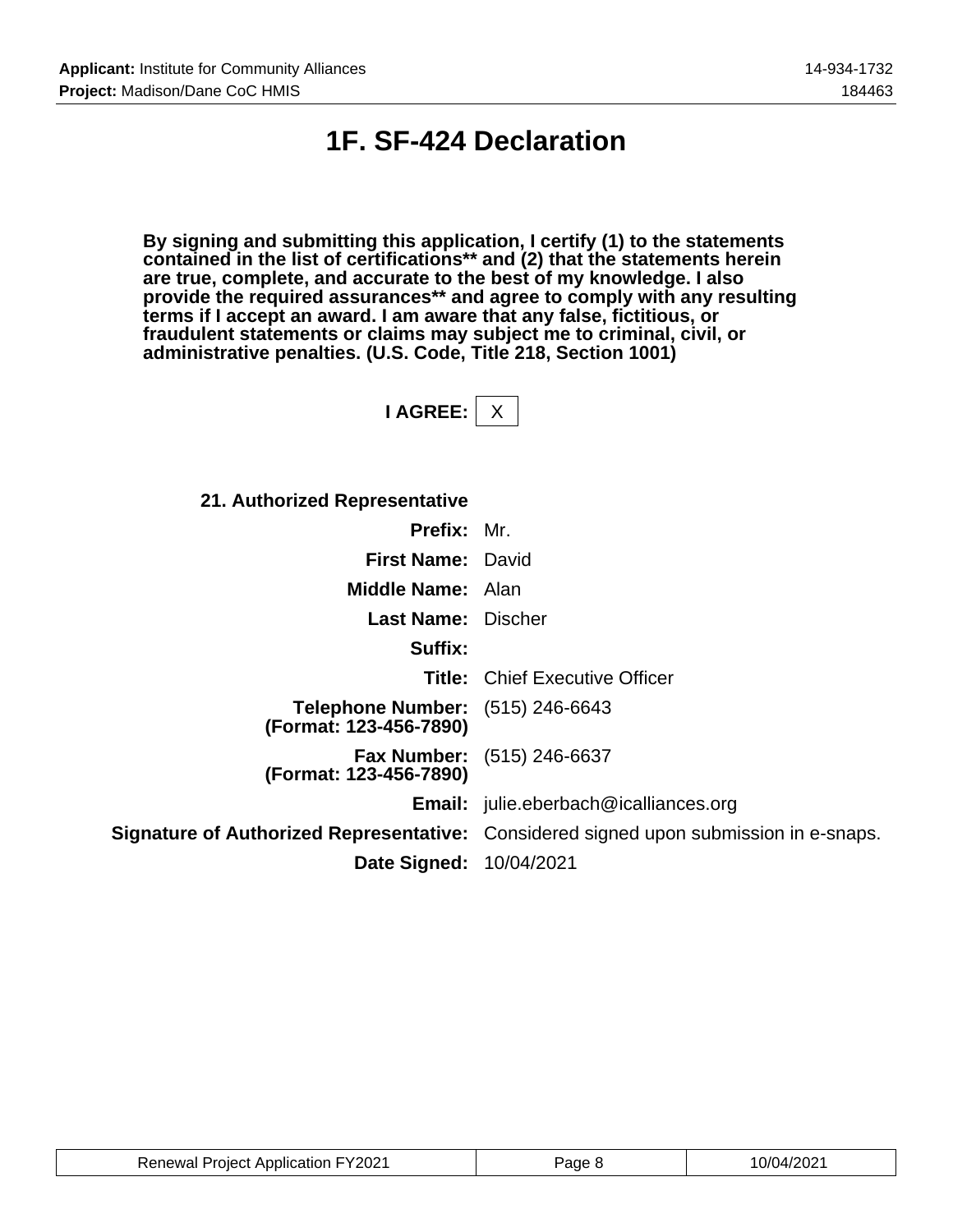# **1G. HUD 2880**

### **Applicant/Recipient Disclosure/Update Report - form HUD-2880 U.S. Department of Housing and Urban Development OMB Approval No. 2506-0214 (exp.02/28/2022)**

### **Applicant/Recipient Information**

### **1. Applicant/Recipient Name, Address, and Phone**

|                                           | <b>Agency Legal Name:</b> Institute for Community Alliances          |
|-------------------------------------------|----------------------------------------------------------------------|
| <b>Prefix: Mr.</b>                        |                                                                      |
| First Name: David                         |                                                                      |
| <b>Middle Name: Alan</b>                  |                                                                      |
| Last Name: Discher                        |                                                                      |
| Suffix:                                   |                                                                      |
|                                           | <b>Title: Chief Executive Officer</b>                                |
|                                           | <b>Organizational Affiliation:</b> Institute for Community Alliances |
| Telephone Number: (515) 246-6643          |                                                                      |
| <b>Extension:</b>                         |                                                                      |
|                                           | <b>Email:</b> julie.eberbach@icalliances.org                         |
|                                           | <b>City: Des Moines</b>                                              |
| <b>County: Polk</b>                       |                                                                      |
| <b>State: lowa</b>                        |                                                                      |
|                                           | <b>Country: United States</b>                                        |
| Zip/Postal Code: 50314                    |                                                                      |
|                                           |                                                                      |
| mployer ID Number (EIN): $\angle$ 4252002 |                                                                      |

**2. Employer ID Number (EIN):** 42-1352902 **3. HUD Program:** Continuum of Care Program

### **4. Amount of HUD Assistance Requested/Received**

| <b>Renewal Project Application FY2021</b> | Page 9 | 10/04/2021 |
|-------------------------------------------|--------|------------|
|-------------------------------------------|--------|------------|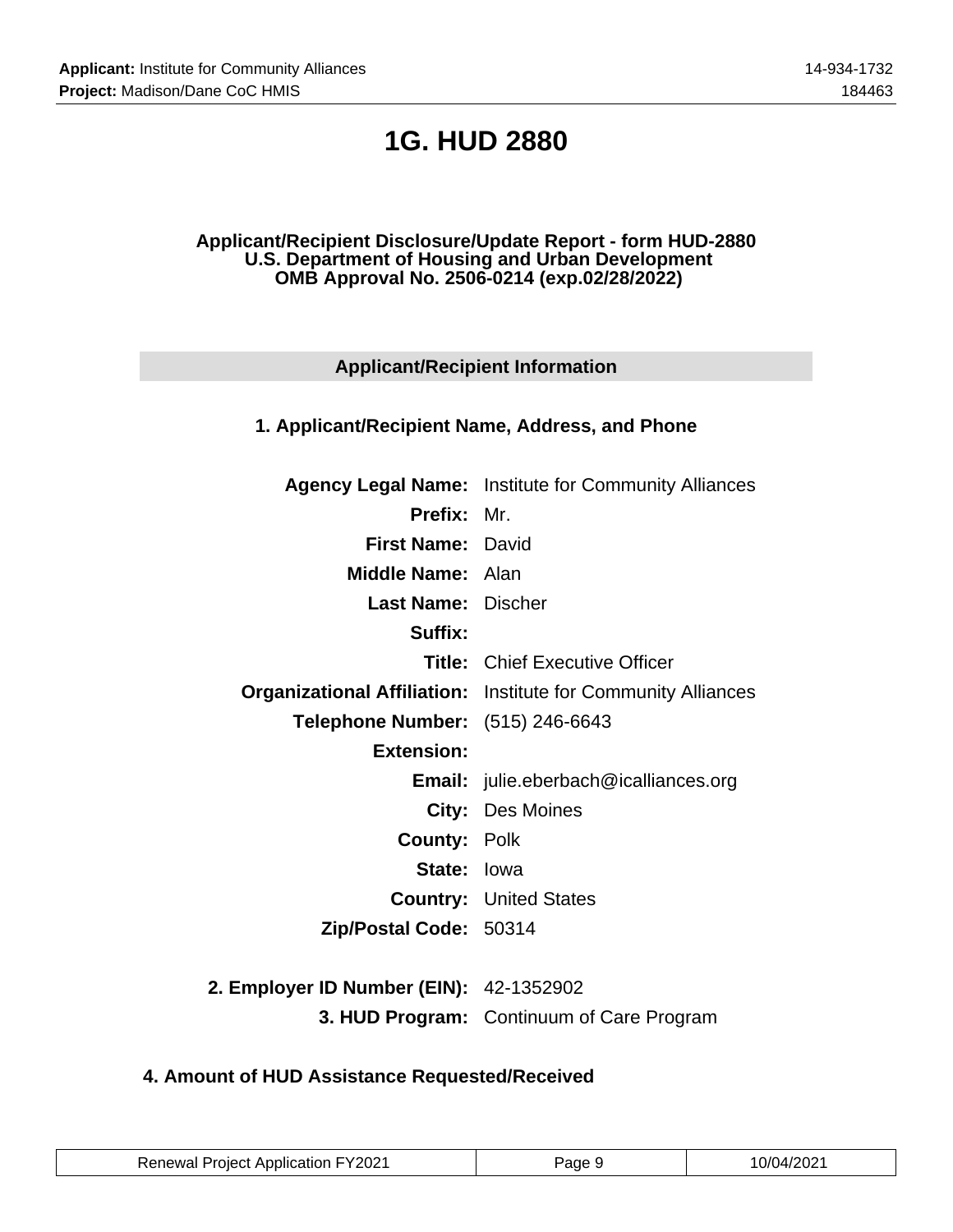### **4a. Total Amount Requested for this project:** \$44,500

#### **5. State the name and location (street** Madison/Dane CoC HMIS 1111 9th Street Des **address, city and state) of the project or activity:** Moines Iowa

Refer to project name, addresses and CoC Project Identifying Number (PIN) entered into the attached project application.

### **Part I Threshold Determinations**

**1. Are you applying for assistance for a** Yes **specific project or activity? (For further information, see 24 CFR Sec. 4.3).**

**2. Have you received or do you expect to** Yes **receive assistance within the jurisdiction of the Department (HUD), involving the project or activity in this application, in excess of \$200,000 during this fiscal year (Oct. 1 - Sep. 30)? For further information, see 24 CFR Sec. 4.9.**

#### **Part II Other Government Assistance Provided or Requested/Expected Sources and Use of Funds**

Such assistance includes, but is not limited to, any grant, loan, subsidy, guarantee, insurance, payment, credit, or tax benefit.

| Department/Local Agency Name and Address                                         | <b>Type of Assistance</b> | Amount<br><b>Requested /</b><br>Provided | <b>Expected Uses of the Funds</b> |
|----------------------------------------------------------------------------------|---------------------------|------------------------------------------|-----------------------------------|
| See the list of other Government Assistance under<br>part 5 - Other Attachements |                           |                                          |                                   |
|                                                                                  |                           |                                          |                                   |
|                                                                                  |                           |                                          |                                   |
|                                                                                  |                           |                                          |                                   |
|                                                                                  |                           |                                          |                                   |

### **Part III Interested Parties**

You must disclose:

1. All developers, contractors, or consultants involved in the application for the assistance or in

| <b>Renewal Project Application FY2021</b> | Page 10 | 10/04/2021 |
|-------------------------------------------|---------|------------|
|-------------------------------------------|---------|------------|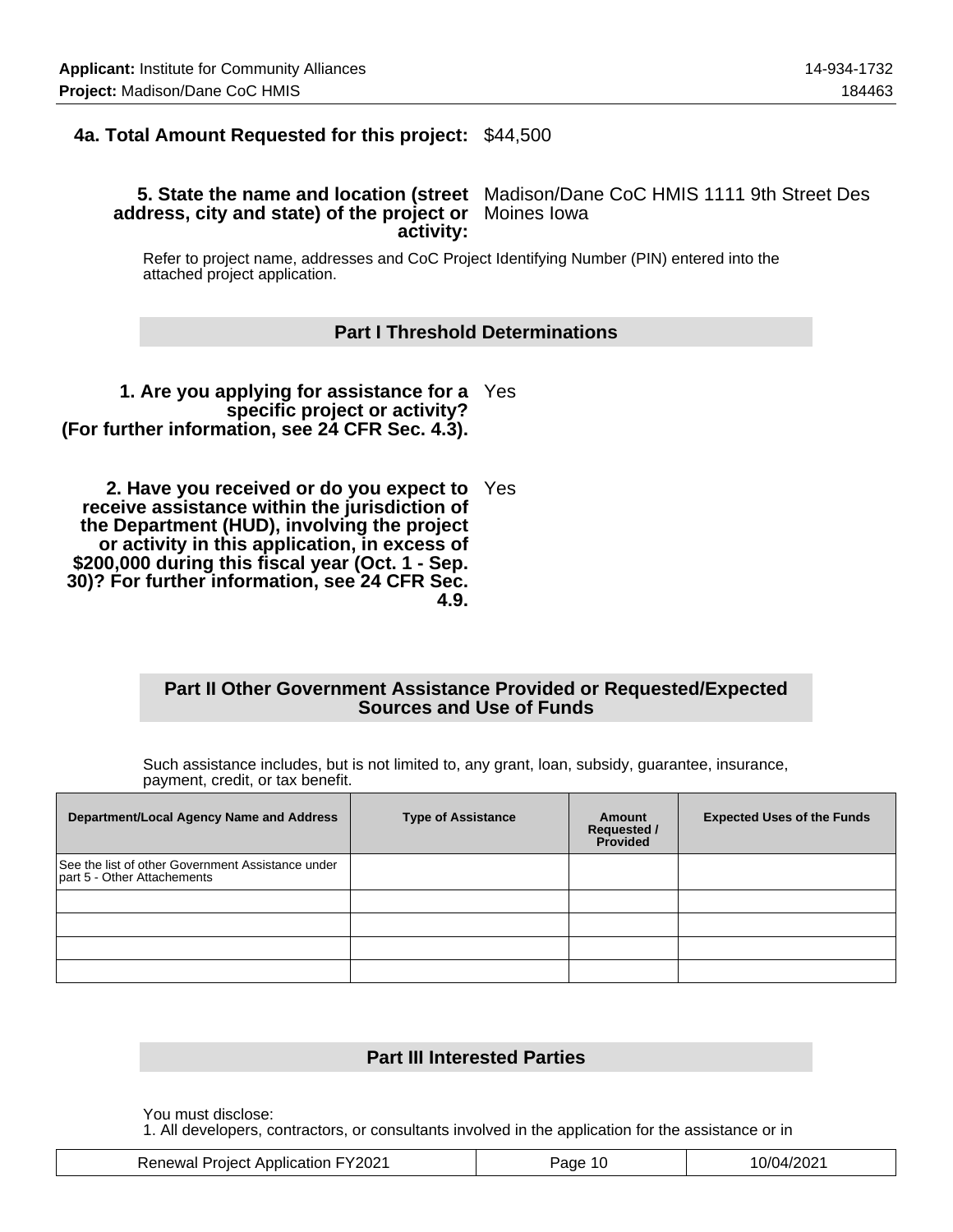the planning, development, or implementation of the project or activity and 2. any other person who has a financial interest in the project or activity for which the assistance is sought that exceeds \$50,000 or 10 percent of the assistance (whichever is lower).

| Alphabetical list of all persons with a<br>reportable financial interest in the<br>project or activity<br>(For individuals, give the last name<br>first) | <b>Social Security No.</b><br>or Employee ID No. | Type of<br>Participation | <b>Financial Interest</b><br>in Project/Activity<br>$($ \$) | <b>Financial Interest</b><br>in Project/Activity<br>(%) |
|----------------------------------------------------------------------------------------------------------------------------------------------------------|--------------------------------------------------|--------------------------|-------------------------------------------------------------|---------------------------------------------------------|
| <b>NA</b>                                                                                                                                                | <b>NA</b>                                        | <b>NA</b>                | \$0.00                                                      | 0%                                                      |
|                                                                                                                                                          |                                                  |                          |                                                             |                                                         |
|                                                                                                                                                          |                                                  |                          |                                                             |                                                         |
|                                                                                                                                                          |                                                  |                          |                                                             |                                                         |
|                                                                                                                                                          |                                                  |                          |                                                             |                                                         |

### **Certification**

Warning: If you knowingly make a false statement on this form, you may be subject to civil or criminal penalties under Section 1001 of Title 18 of the United States Code. In addition, any person who knowingly and materially violates any required disclosures of information, including intentional nondisclosure, is subject to civil money penalty not to exceed \$10,000 for each violation.

I certify that the information provided on this form and in any accompanying documentation is true and accurate. I acknowledge that making, presenting, submitting, or causing to be submitted a false, fictitious, or fraudulent statement, representation, or certification may result in criminal, civil, and/or administrative sanctions, including fines, penalties, and imprisonment.

| <b>AGRE</b> |  |
|-------------|--|
|             |  |

**Name / Title of Authorized Official:** David Discher, Chief Executive Officer

**Signature of Authorized Official:** Considered signed upon submission in e-snaps.

**Date Signed:** 10/01/2021

| <b>Renewal Project Application FY2021</b> | Page 11 | 10/04/2021 |
|-------------------------------------------|---------|------------|
|-------------------------------------------|---------|------------|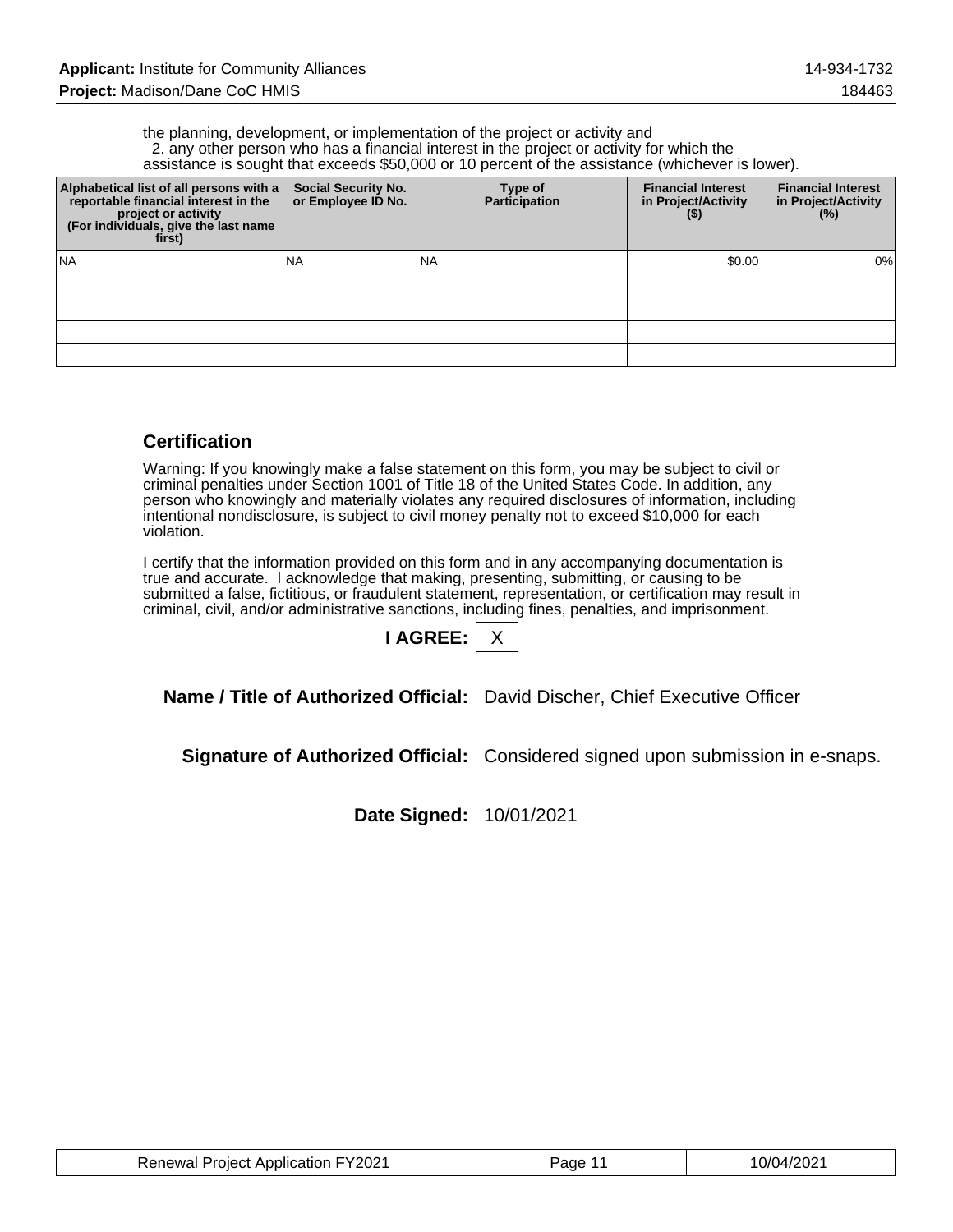## **1H. HUD 50070**

## **HUD 50070 Certification for a Drug Free Workplace**

**Applicant Name:** Institute for Community Alliances

**Program/Activity Receiving Federal Grant** CoC Program **Funding:**

**Acting on behalf of the above named Applicant as its Authorized Official, I make the following certifications and agreements to the Department of Housing and Urban Development (HUD) regarding the sites listed below:**

|     | I certify that the above named Applicant will or will continue to<br>provide a drug-free workplace by:                                                                                                                                                                                                                                                                                                                |    |                                                                                                                                                                                                                                                                                                                                                                                                                                                                                                                                                                                                                |
|-----|-----------------------------------------------------------------------------------------------------------------------------------------------------------------------------------------------------------------------------------------------------------------------------------------------------------------------------------------------------------------------------------------------------------------------|----|----------------------------------------------------------------------------------------------------------------------------------------------------------------------------------------------------------------------------------------------------------------------------------------------------------------------------------------------------------------------------------------------------------------------------------------------------------------------------------------------------------------------------------------------------------------------------------------------------------------|
| ۱a. | Publishing a statement notifying employees that the unlawful<br>manufacture, distribution, dispensing, possession, or use of a<br>controlled substance is prohibited in the Applicant's workplace<br>and specifying the actions that will be taken against employees<br>for violation of such prohibition.                                                                                                            | е. | Notifying the agency in writing, within ten calendar days after<br>receiving notice under subparagraph d.(2) from an employee or<br>otherwise receiving actual notice of such conviction. Employers<br>of convicted employees must provide notice, including position<br>title, to every grant officer or other designee on whose grant<br>activity the convicted employee was working, unless the<br>Federalagency has designated a central point for the receipt of<br>such notices. Notice shall include the identification number(s)<br>of each affected grant;                                            |
| lb. | Establishing an on-going drug-free awareness program to<br>inform employees ---<br>(1) The dangers of drug abuse in the workplace<br>(2) The Applicant's policy of maintaining a drug-free workplace;<br>(3) Any available drug counseling, rehabilitation, and employee<br>assistance programs; and<br>(4) The penalties that may be imposed upon employees for drug<br>abuse violations occurring in the workplace. | f. | Taking one of the following actions, within 30 calendar days of<br>receiving notice under subparagraph d.(2), with respect to any<br>employee who is so convicted ---<br>(1) Taking appropriate personnel action against such an<br>employee, up to and including termination, consistent with the<br>requirements of the Rehabilitation Act of 1973, as amended; or<br>(2) Requiring such employee to participate satisfactorily in a<br>drug abuse assistance or rehabilitation program approved for<br>such purposes by a Federal, State, or local health, law<br>enforcement, or other appropriate agency; |
| ۱c. | Making it a requirement that each employee to be engaged in<br>the performance of the grant be given a copy of the statement<br>required by paragraph a.;                                                                                                                                                                                                                                                             | q. | Making a good faith effort to continue to maintain a drugfree<br>workplace through implementation of paragraphs a. thru f.                                                                                                                                                                                                                                                                                                                                                                                                                                                                                     |
| d.  | Notifying the employee in the statement required by paragraph<br>a. that, as a condition of employment under the grant, the<br>emplovee will ---<br>(1) Abide by the terms of the statement; and<br>(2) Notify the employer in writing of his or her conviction for a<br>violation of a criminal drug statute occurring in the workplace<br>no later than five calendar days after such conviction;                   |    |                                                                                                                                                                                                                                                                                                                                                                                                                                                                                                                                                                                                                |

### **Sites for Work Performance.**

The Applicant shall list (on separate pages) the site(s) for the performance of work done in connection with the HUD funding of the program/activity shown above: Place of Performance shall include the street address, city, county, State, and zip code. Identify each sheet with the Applicant name and address and the program/activity receiving grant funding.) Workplaces, including addresses, entered in the attached project application. Refer to addresses entered into the attached project application.

| I certify that the information provided on this $ $<br>form and in any accompanying<br>documentation is true and accurate. I |         |            |
|------------------------------------------------------------------------------------------------------------------------------|---------|------------|
| <b>Renewal Project Application FY2021</b>                                                                                    | Page 12 | 10/04/2021 |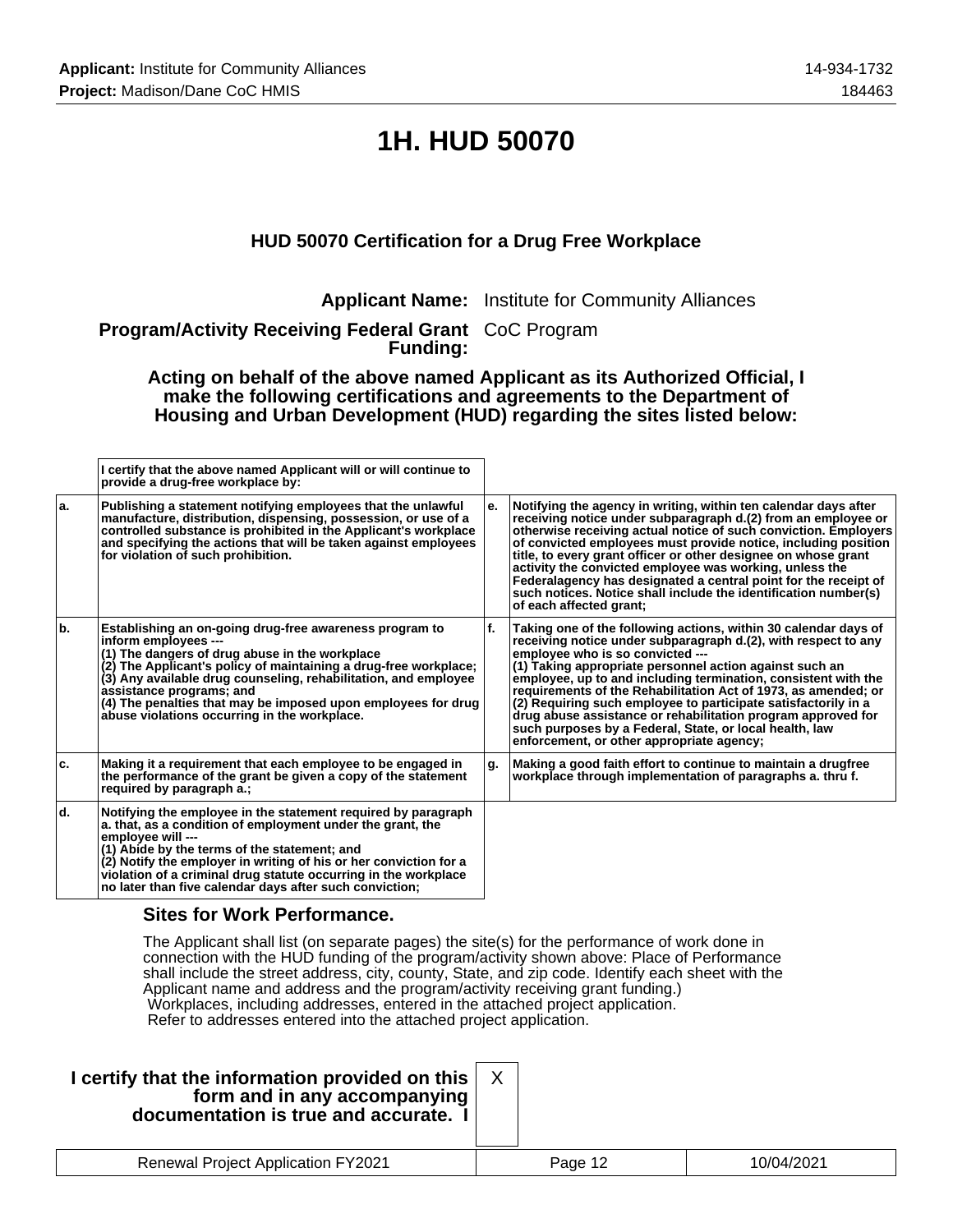**acknowledge that making, presenting, submitting, or causing to be submitted a false, fictitious, or fraudulent statement, representation, or certification may result in criminal, civil, and/or administrative sanctions, including fines, penalties, and imprisonment.**

> WARNING: Anyone who knowingly submits a false claim or makes a false statement is subject to criminal and/or civil penalties, including confinement for up to 5 years, fines, and civil and administrative penalties. (18 U.S.C. §§ 287, 1001, 1010, 1012; 31 U.S.C. §3729, 3802)

## **Authorized Representative**

| <b>Prefix: Mr.</b>                                         |                                                                                              |
|------------------------------------------------------------|----------------------------------------------------------------------------------------------|
| <b>First Name: David</b>                                   |                                                                                              |
| <b>Middle Name</b> Alan                                    |                                                                                              |
| <b>Last Name: Discher</b>                                  |                                                                                              |
| Suffix:                                                    |                                                                                              |
|                                                            | <b>Title:</b> Chief Executive Officer                                                        |
| Telephone Number: (515) 246-6643<br>(Format: 123-456-7890) |                                                                                              |
| (Format: 123-456-7890)                                     | <b>Fax Number:</b> (515) 246-6637                                                            |
|                                                            | <b>Email:</b> julie.eberbach@icalliances.org                                                 |
|                                                            | <b>Signature of Authorized Representative:</b> Considered signed upon submission in e-snaps. |
| <b>Date Signed: 10/04/2021</b>                             |                                                                                              |

| <b>Renewal Project Application FY2021</b> | Page <sup>1</sup> | 10/04/2021 |
|-------------------------------------------|-------------------|------------|
|-------------------------------------------|-------------------|------------|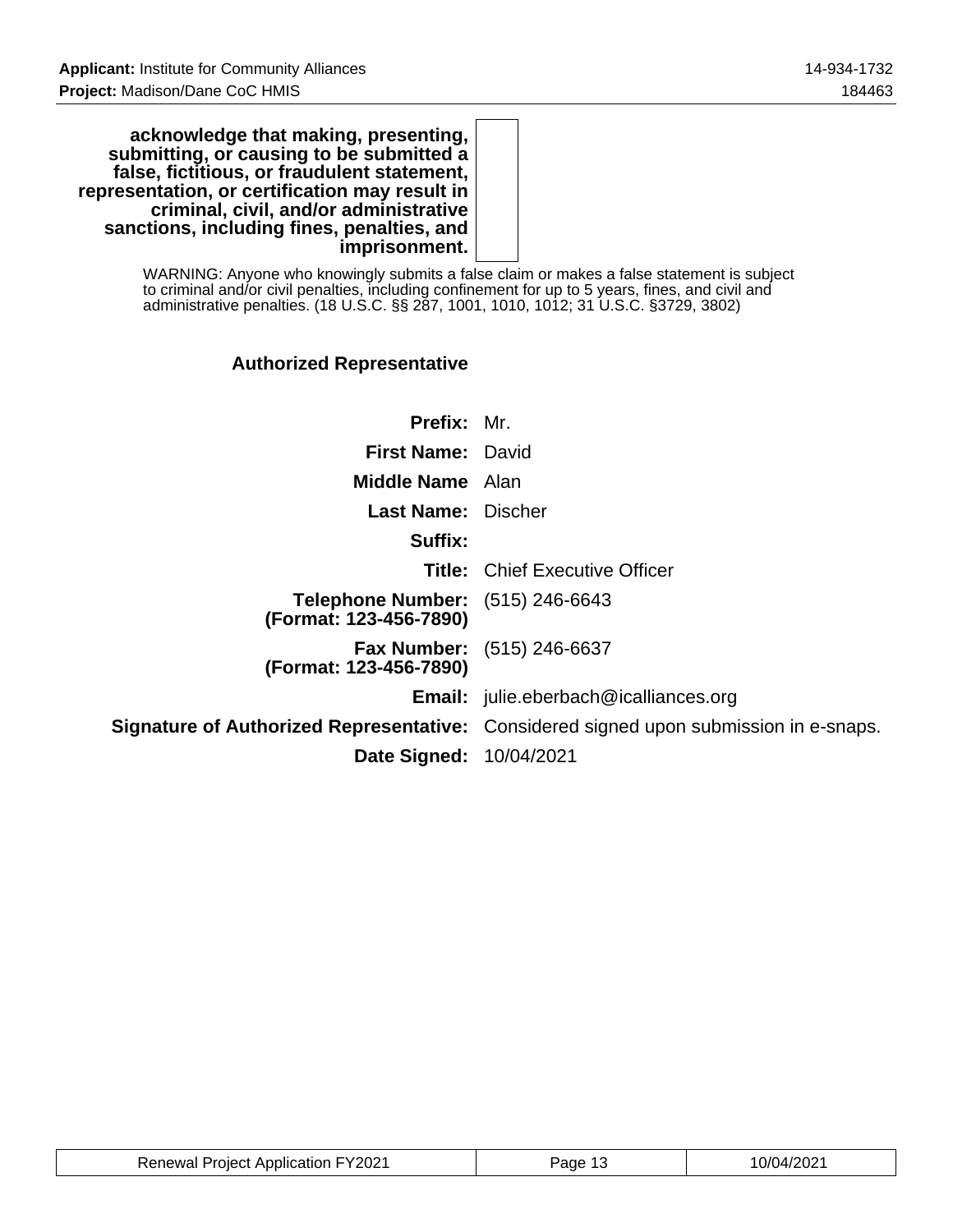## **CERTIFICATION REGARDING LOBBYING**

**Certification for Contracts, Grants, Loans, and Cooperative Agreements**

 **The undersigned certifies, to the best of his or her knowledge and belief, that:**

 **(1) No Federal appropriated funds have been paid or will be paid, by or on behalf of the undersigned, to any person for influencing or attempting to influence an officer or employee of an agency, a Member of Congress, an officer or employee of Congress, or an employee of a Member of Congress in connection with the awarding of any Federal contract, the making of any Federal grant, the making of any Federal loan, the entering into of any cooperative agreement, and the extension, continuation, renewal, amendment, or modification of any Federal contract, grant, loan, or cooperative agreement.**

 **2) If any funds other than Federal appropriated funds have been paid or will be paid to any person for influencing or attempting to influence an officer or employee of any agency, a Member of Congress, an officer or employee of Congress, or an employee of a Member of Congress in connection with this Federal contract, grant, loan, or cooperative agreement, the undersigned shall complete and submit Standard Form-LLL, ''Disclosure of Lobbying Activities,'' in accordance with its instructions.**

 **(3) The undersigned shall require that the language of this certification be included in the award documents for all subawards at all tiers (including subcontracts, subgrants, and contracts under grants, loans, and cooperative agreements) and that all subrecipients shall certify and disclose accordingly. This certification is a material representation of fact upon which reliance was placed when this transaction was made or entered into. Submission of this certification is a prerequisite for making or entering into this transaction imposed by section 1352, title 31, U.S. Code. Any person who fails to file the required certification shall be subject to a civil penalty of not less than \$10,000 and not more than \$100,000 for each such failure.**

 **Statement for Loan Guarantees and Loan Insurance**

 **The undersigned states, to the best of his or her knowledge and belief, that:**

 **If any funds have been paid or will be paid to any person for influencing or attempting to influence an officer or employee of any agency, a Member of Congress, an officer or employee of Congress, or an employee of a Member of Congress in connection with this commitment providing for the United States to insure or guarantee a loan, the undersigned shall complete and submit Standard Form-LLL, ''Disclosure of Lobbying Activities,'' in accordance with its instructions. Submission of this statement is a prerequisite for making or entering into this transaction imposed by section 1352, title 31, U.S. Code. Any person who fails to file**

| <b>Renewal Project Application FY2021</b> | Page 14 | 10/04/2021 |
|-------------------------------------------|---------|------------|
|-------------------------------------------|---------|------------|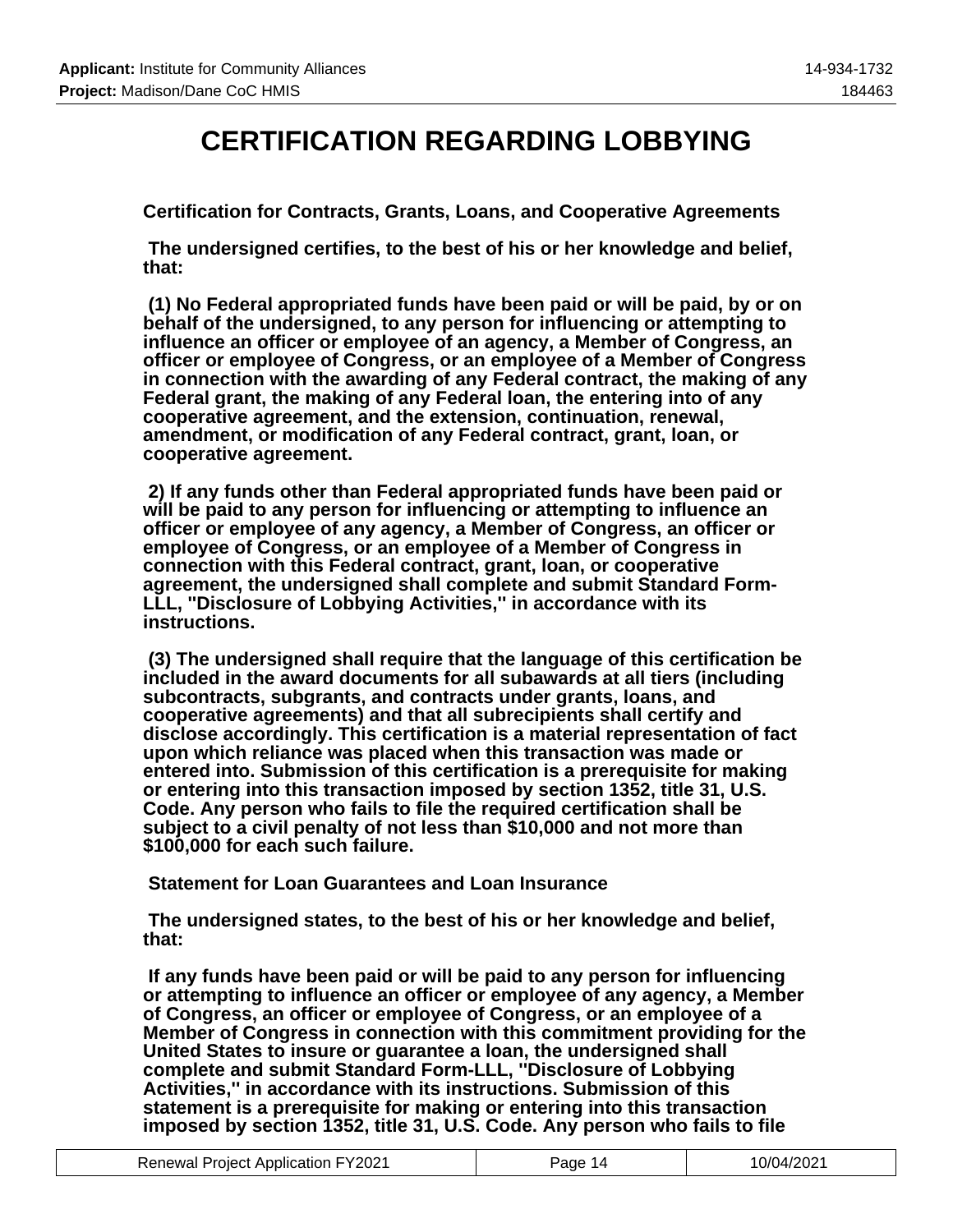### **the required statement shall be subject to a civil penalty of not less than \$10,000 and not more than \$100,000 for each such failure.**

**I hereby certify that all the information stated herein, as well as any information provided in the accompaniment herewith, is true and accurate:** X

> **Warning: HUD will prosecute false claims and statements. Conviction may result in criminal and/or civil penalties. (18 U.S.C. 1001, 1010, 1012; 31 U.S.C. 3729, 3802)**

> > **Applicant's Organization:** Institute for Community Alliances

**Name / Title of Authorized Official:** David Discher, Chief Executive Officer

**Signature of Authorized Official:** Considered signed upon submission in e-snaps.

**Date Signed:** 10/04/2021

| <b>Renewal Project Application FY2021</b> | Page 15 | 10/04/2021 |
|-------------------------------------------|---------|------------|
|-------------------------------------------|---------|------------|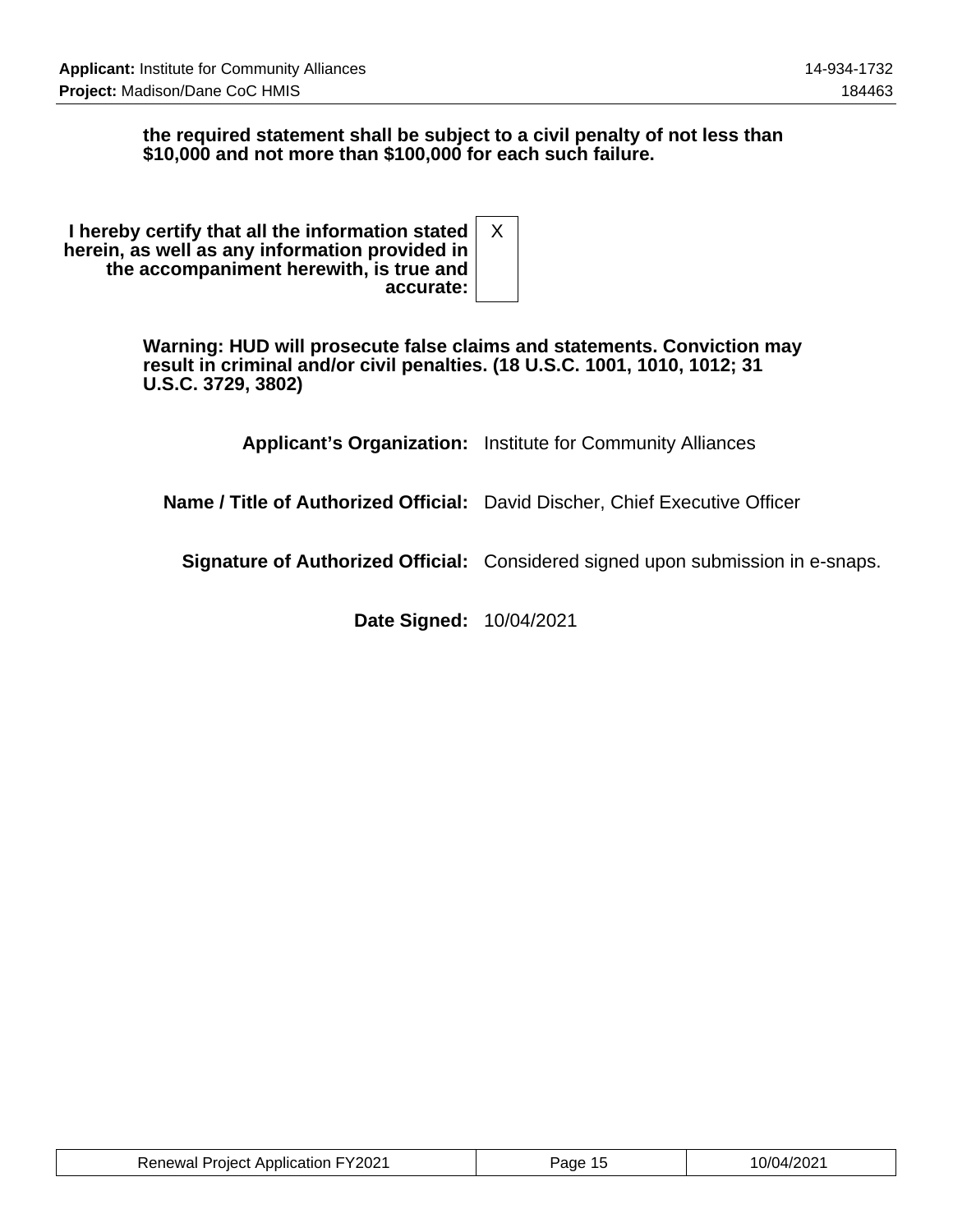# **1J. SF-LLL**

#### **DISCLOSURE OF LOBBYING ACTIVITIES Complete this form to disclose lobbying activities pursuant to 31 U.S.C. 1352. Approved by OMB0348-0046**

HUD requires a new SF-LLL submitted with each annual CoC competition and completing this screen fulfills this requirement.

Answer "Yes" if your organization is engaged in lobbying associated with the CoC Program and answer the questions as they appear next on this screen. The requirement related to lobbying as explained in the SF-LLL instructions states: "The filing of a form is required for each payment or agreement to make payment to any lobbying entity for influencing or attempting to influence an officer or employee of any agency, a Member of Congress, an officer or employee of Congress, or an employee of a Member of Congress in connection with a covered Federal action."

Answer "No" if your organization is NOT engaged in lobbying.

| Does the recipient or subrecipient of this CoC No<br>grant participate in federal lobbying activities<br>(lobbying a federal administration or<br>congress) in connection with the CoC<br>Program? |                                                      |
|----------------------------------------------------------------------------------------------------------------------------------------------------------------------------------------------------|------------------------------------------------------|
|                                                                                                                                                                                                    | <b>Legal Name:</b> Institute for Community Alliances |
|                                                                                                                                                                                                    | Street 1: 1111 9th Street                            |
|                                                                                                                                                                                                    | <b>Street 2: Suite 380</b>                           |
|                                                                                                                                                                                                    | <b>City: Des Moines</b>                              |
| <b>County: Polk</b>                                                                                                                                                                                |                                                      |
| <b>State: lowa</b>                                                                                                                                                                                 |                                                      |
|                                                                                                                                                                                                    | <b>Country: United States</b>                        |
| Zip / Postal Code: 50314                                                                                                                                                                           |                                                      |
|                                                                                                                                                                                                    |                                                      |

**11. Information requested through this form is authorized by title 31 U.S.C. section 1352. This disclosure of lobbying activities is a material representation of fact upon which reliance was placed by the tier above when this transaction was made or entered into. This disclosure is required pursuant to 31 U.S.C. 1352. This information will be available for public inspection. Any person who fails to file the required disclosure shall be subject to a civil penalty of not less than \$10,000 and not more than \$100,000 for each such failure.**

**I certify that this information is true and complete.**

| <b>Renewal Project Application FY2021</b> | Pane. |  |
|-------------------------------------------|-------|--|
|                                           |       |  |

X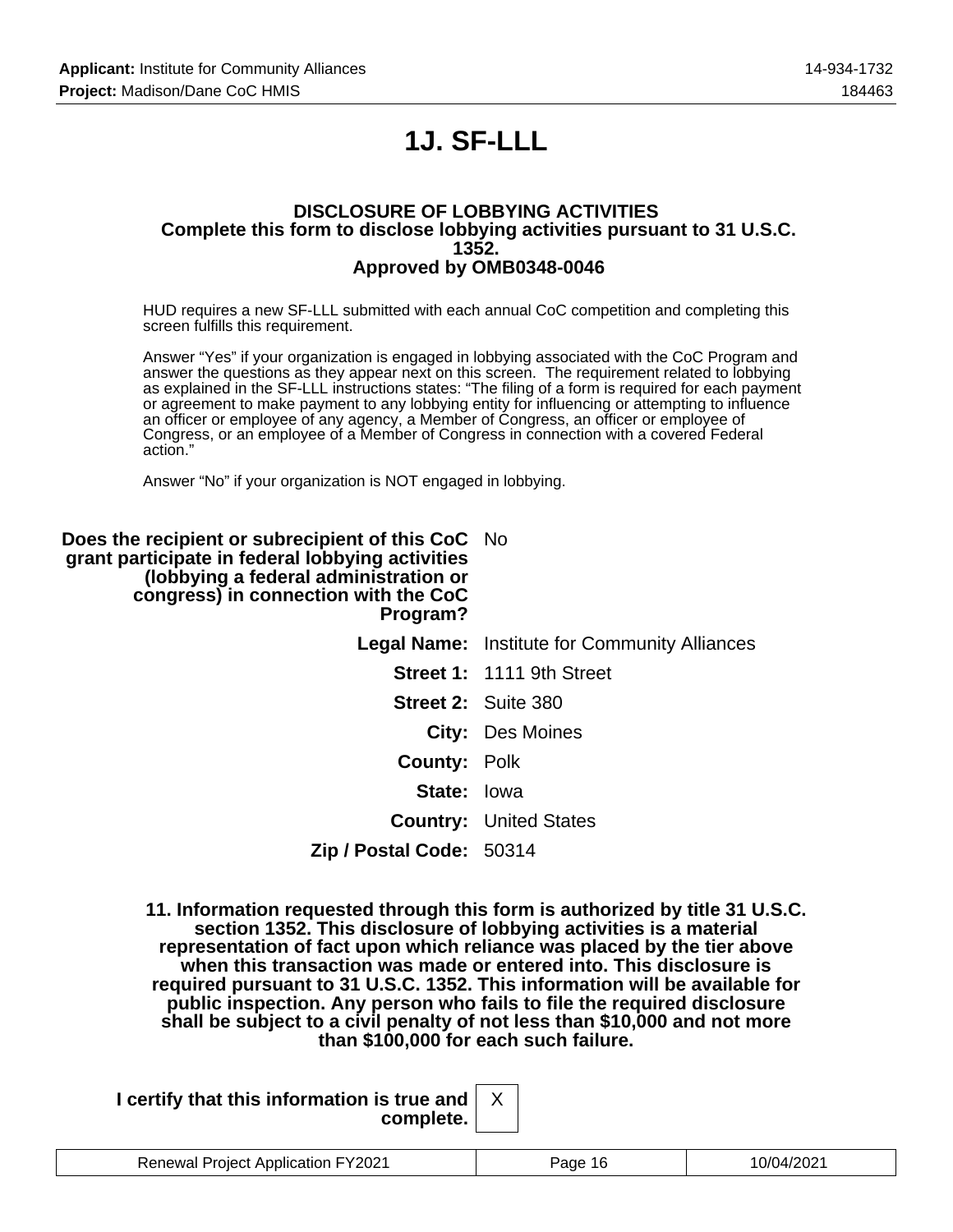| <b>Authorized Representative</b>                                  |                                                                                 |
|-------------------------------------------------------------------|---------------------------------------------------------------------------------|
| <b>Prefix: Mr.</b>                                                |                                                                                 |
| <b>First Name: David</b>                                          |                                                                                 |
| <b>Middle Name: Alan</b>                                          |                                                                                 |
| <b>Last Name: Discher</b>                                         |                                                                                 |
| Suffix:                                                           |                                                                                 |
|                                                                   | <b>Title:</b> Chief Executive Officer                                           |
| <b>Telephone Number:</b> (515) 246-6643<br>(Format: 123-456-7890) |                                                                                 |
| (Format: 123-456-7890)                                            | <b>Fax Number:</b> (515) 246-6637                                               |
|                                                                   | <b>Email:</b> julie.eberbach@icalliances.org                                    |
|                                                                   | Signature of Authorized Official: Considered signed upon submission in e-snaps. |
| <b>Date Signed: 10/04/2021</b>                                    |                                                                                 |

| <b>Renewal Project Application FY2021</b> | aqe | 10/04/2021 |
|-------------------------------------------|-----|------------|
|-------------------------------------------|-----|------------|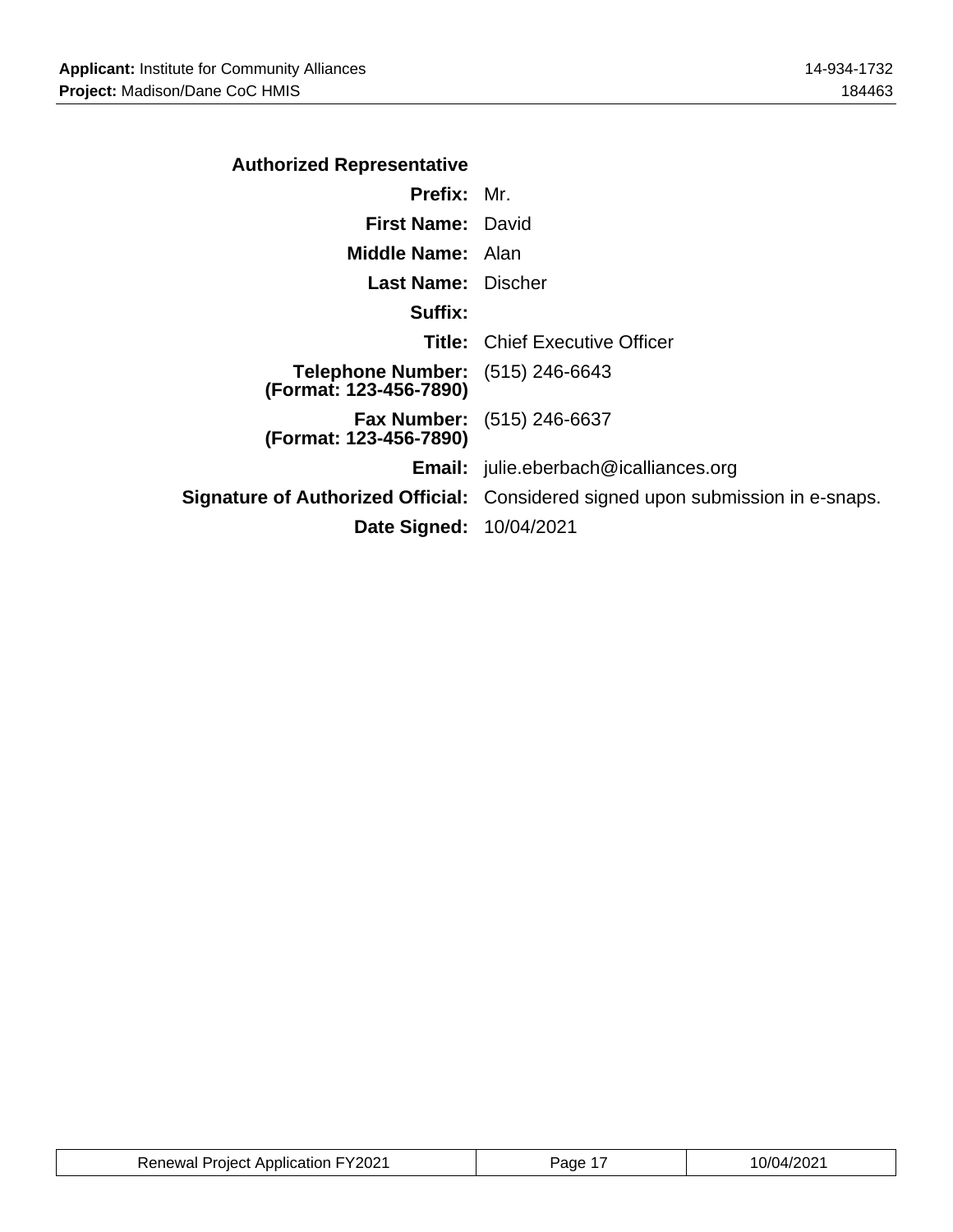## **IK. SF-424B**

### **(SF-424B) ASSURANCES - NON-CONSTRUCTION PROGRAMS**

### **OMB Number: 4040-0007 Expiration Date: 02/28/2022**

NOTE: Certain of these assurances may not be applicable to your project or program. If you have questions, please contact the awarding agency. Further, certain Federal awarding agencies may require applicants to certify to additional assurances. If such is the case, you will be notified.

As the duly authorized representative of the applicant, I certify that the applicant:

**1. Has the legal authority to apply for Federal assistance and the institutional, managerial and financial capability (including funds sufficient to pay the non-Federal share of project cost) to ensure proper planning, management and completion of the project described in this application.**

**2. Will give the awarding agency, the Comptroller General of the United States and, if appropriate, the State, through any authorized representative, access to and the right to examine all records, books, papers, or documents related to the award; and will establish a proper accounting system in accordance with generally accepted accounting standards or agency directives.**

**3. Will establish safeguards to prohibit employees from using their positions for a purpose that constitutes or presents the appearance of personal or organizational conflict of interest, or personal gain.**

**4. Will initiate and complete the work within the applicable time frame after receipt of approval of the awarding agency.**

**5. Will comply with the Intergovernmental Personnel Act of 1970 (42 U.S.C. §§4728-4763) relating to prescribed standards for merit systems for programs funded under one of the 19 statutes or regulations specified in Appendix A of OPM's Standards for a Merit System of Personnel Administration (5 C.F.R. 900, Subpart F).**

**6. Will comply with all Federal statutes relating to nondiscrimination. These include but are not limited to: (a) Title VI of the Civil Rights Act of 1964 (P.L. 88-352) which prohibits discrimination on the basis of race, color or national origin; (b) Title IX of the Education Amendments of 1972, as amended (20 U.S.C.§§1681-1683, and 1685-1686), which prohibits discrimination on the basis of sex; (c) Section 504 of the Rehabilitation Act of 1973, as amended (29 U.S.C. §794), which prohibits discrimination on the basis of handicaps; (d) the Age Discrimination Act of 1975, as amended (42 U.S.C. §§6101-6107), which prohibits discrimination on the basis of age; (e) the Drug Abuse Office and Treatment Act of 1972 (P.L. 92-255), as amended, relating to nondiscrimination on the basis of drug abuse; (f) the Comprehensive Alcohol Abuse and Alcoholism Prevention, Treatment and Rehabilitation Act of 1970 (P.L. 91-616), as amended, relating to nondiscrimination**

**on the basis of alcohol abuse or alcoholism, (g) §§523 and 527 of the Public Health Service Act of 1912 (42 U.S.C. §§290 dd-3 and 290 ee-3), as amended, relating to confidentiality of alcohol and drug abuse patient records; (h) Title VIII of the Civil Rights Act of 1968 (42 U.S.C. §§3601 et seq.), as amended, relating to nondiscrimination in the sale, rental or financing of housing; (i) any other nondiscrimination provisions in the specific statute(s) under which application for Federal assistance is being made; and, (j) the requirements of any other nondiscrimination statute(s) which may apply to the application.**

**7. Will comply, or has already complied, with the requirements of Titles II and III of the Uniform Relocation Assistance and Real Property Acquisition Policies Act of 1970 (P.L. 91-646) which provide for fair and equitable treatment of persons displaced or whose property is acquired as a result of Federal or federally-assisted programs. These requirements apply to all interests in real property acquired for project purposes regardless of Federal participation in purchases.**

| <b>Renewal Project Application FY2021</b> | Page 18 | 10/04/2021 |
|-------------------------------------------|---------|------------|
|-------------------------------------------|---------|------------|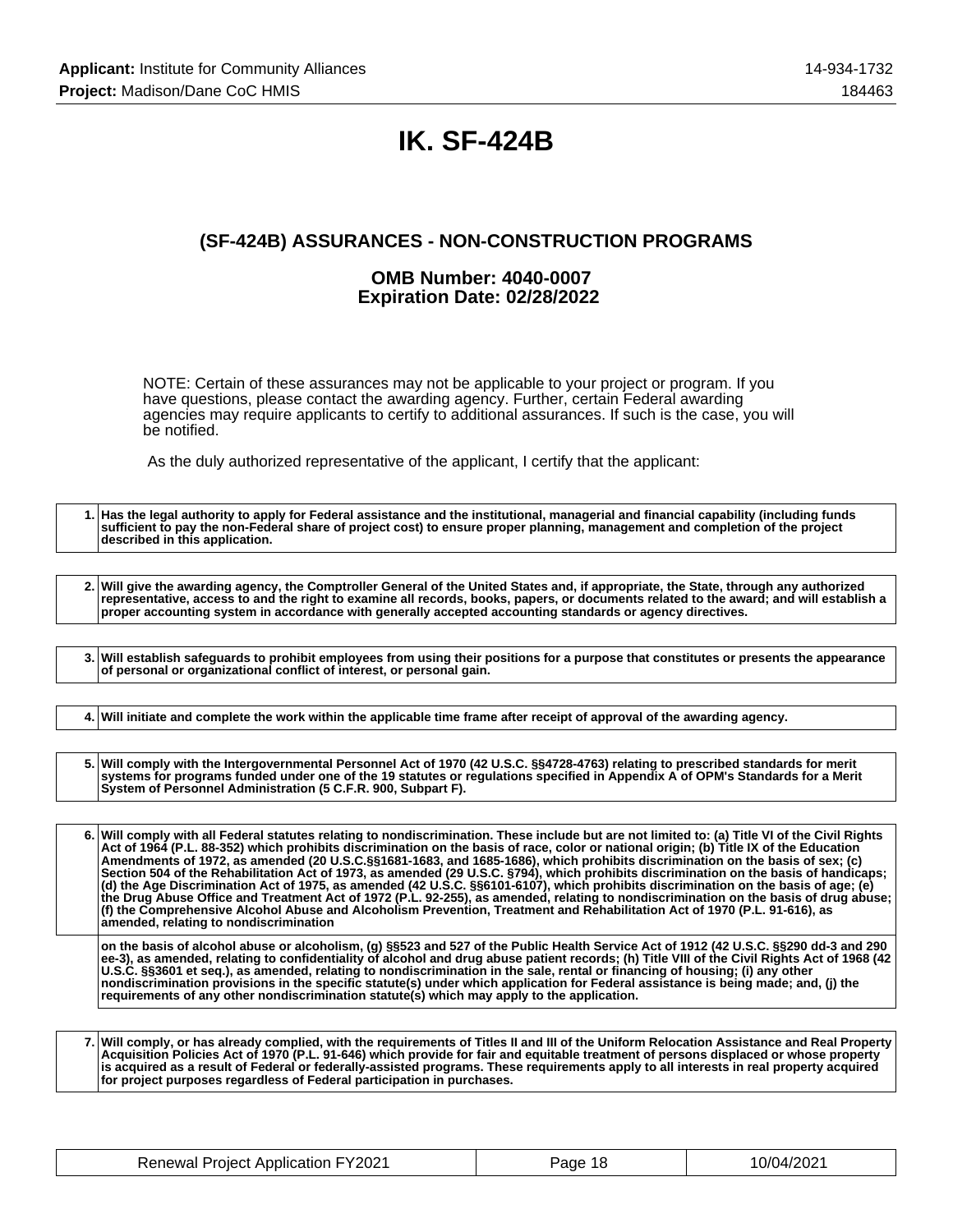**8. Will comply, as applicable, with provisions of the Hatch Act (5 U.S.C. §§1501-1508 and 7324-7328) which limit the political activities of employees whose principal employment activities are funded in whole or in part with Federal funds.**

**9. Will comply, as applicable, with the provisions of the Davis-Bacon Act (40 U.S.C. §§276a to 276a-7), the Copeland Act (40 U.S.C. §276c and 18 U.S.C. §874), and the Contract Work Hours and Safety Standards Act (40 U.S.C. §§327¬333), regarding labor standards for federally-assisted construction subagreements.**

**10. Will comply, if applicable, with flood insurance purchase requirements of Section 102(a) of the Flood Disaster Protection Act of 1973 (P.L. 93-234) which requires recipients in a special flood hazard area to participate in the program and to purchase flood insurance if the total cost of insurable construction and acquisition is \$10,000 or more.**

**11. Will comply with environmental standards which may be prescribed pursuant to the following: (a) institution of environmental quality control measures under the National Environmental Policy Act of 1969 (P.L. 91-190) and Executive Order (EO) 11514; (b) notification of violating facilities pursuant to EO 11738; (c) protection of wetlands pursuant to EO 11990; (d) evaluation of flood hazards in floodplains in accordance with EO 11988; (e) assurance of project consistency with the approved State management program developed under the Coastal Zone Management Act of 1972 (16 U.S.C. §§1451 et seq.); (f) conformity of Federal actions to State (Clean Air) Implementation Plans under Section 176(c) of the Clean Air Act of 1955, as amended (42 U.S.C. §§7401 et seq.); (g) protection of underground sources of drinking water under the Safe Drinking Water Act of 1974, as amended (P.L. 93-523); and, (h) protection of endangered species under the Endangered Species Act of 1973, as amended (P.L. 93¬205).**

**12. Will comply with the Wild and Scenic Rivers Act of 1968 (16 U.S.C. §§1271 et seq.) related to protecting components or potential components of the national wild and scenic rivers system.**

**13. Will assist the awarding agency in assuring compliance with Section 106 of the National Historic Preservation Act of 1966, as amended (16 U.S.C. §470), EO 11593 (identification and protection of historic properties), and the Archaeological and Historic Preservation Act of 1974 (16 U.S.C. §§469a-1 et seq.).**

**14. Will comply with P.L. 93-348 regarding the protection of human subjects involved in research, development, and related activities supported by this award of assistance.**

**15. Will comply with the Laboratory Animal Welfare Act of 1966 (P.L. 89-544, as amended, 7 U.S.C. §§2131 et seq.) pertaining to the care, handling, and treatment of warm blooded animals held for research, teaching, or other activities supported by this award of assistance.**

**16. Will comply with the Lead-Based Paint Poisoning Prevention Act (42 U.S.C. §§4801 et seq.) which prohibits the use of lead-based paint in construction or rehabilitation of residence structures.**

**17. Will cause to be performed the required financial and compliance audits in accordance with the Single Audit Act Amendments of 1996 and OMB Circular No. A-133, "Audits of States, Local Governments, and Non-Profit Organizations."**

**18. Will comply with all applicable requirements of all other Federal laws, executive orders, regulations, and policies governing this program.**

**19. Will comply with the requirements of Section 106(g) of the Trafficking Victims Protection Act (TVPA) of 2000, as amended (22 U.S.C. 7104) which prohibits grant award recipients or a sub-recipient from (1) Engaging in severe forms of trafficking in persons during the period of time that the award is in effect (2) Procuring a commercial sex act during the period of time that the award is in effect or (3) Using forced labor in the performance of the award or subawards under the award.**

### **As the duly authorized representative of the applicant, I certify:**

X

**Authorized Representative for:** Institute for Community Alliances

**Prefix:** Mr.

| <b>Renewal Project Application FY2021</b> | Page 19 | 10/04/2021 |
|-------------------------------------------|---------|------------|
|-------------------------------------------|---------|------------|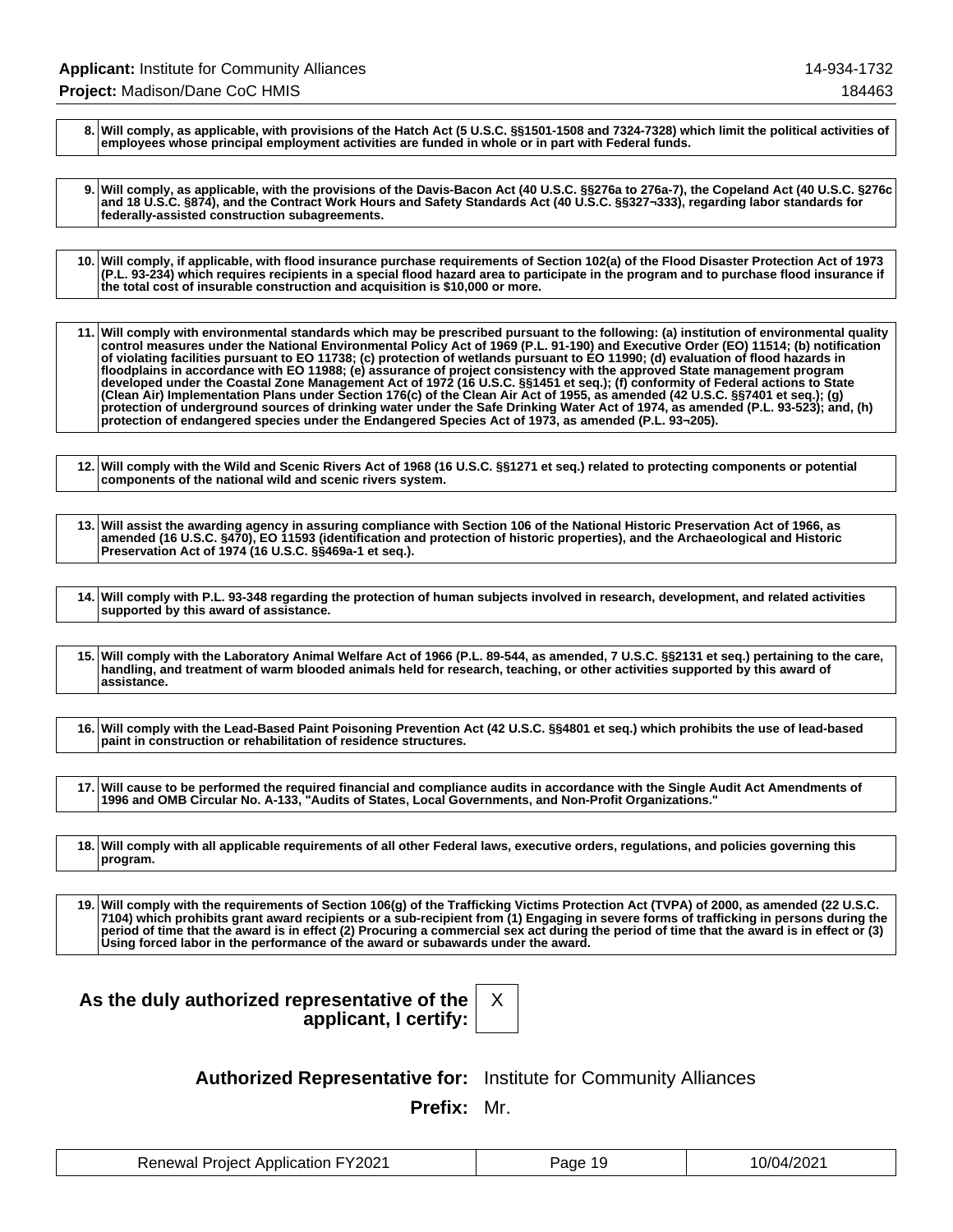| <b>First Name: David</b>       |                                                                                                   |
|--------------------------------|---------------------------------------------------------------------------------------------------|
| Middle Name: Alan              |                                                                                                   |
| <b>Last Name: Discher</b>      |                                                                                                   |
| Suffix:                        |                                                                                                   |
|                                | <b>Title: Chief Executive Officer</b>                                                             |
|                                | <b>Signature of Authorized Certifying Official:</b> Considered signed upon submission in e-snaps. |
| <b>Date Signed: 10/04/2021</b> |                                                                                                   |

| <b>Renewal Project Application FY2021</b> | aae<br>-40 | 10/04/2021 |
|-------------------------------------------|------------|------------|
|-------------------------------------------|------------|------------|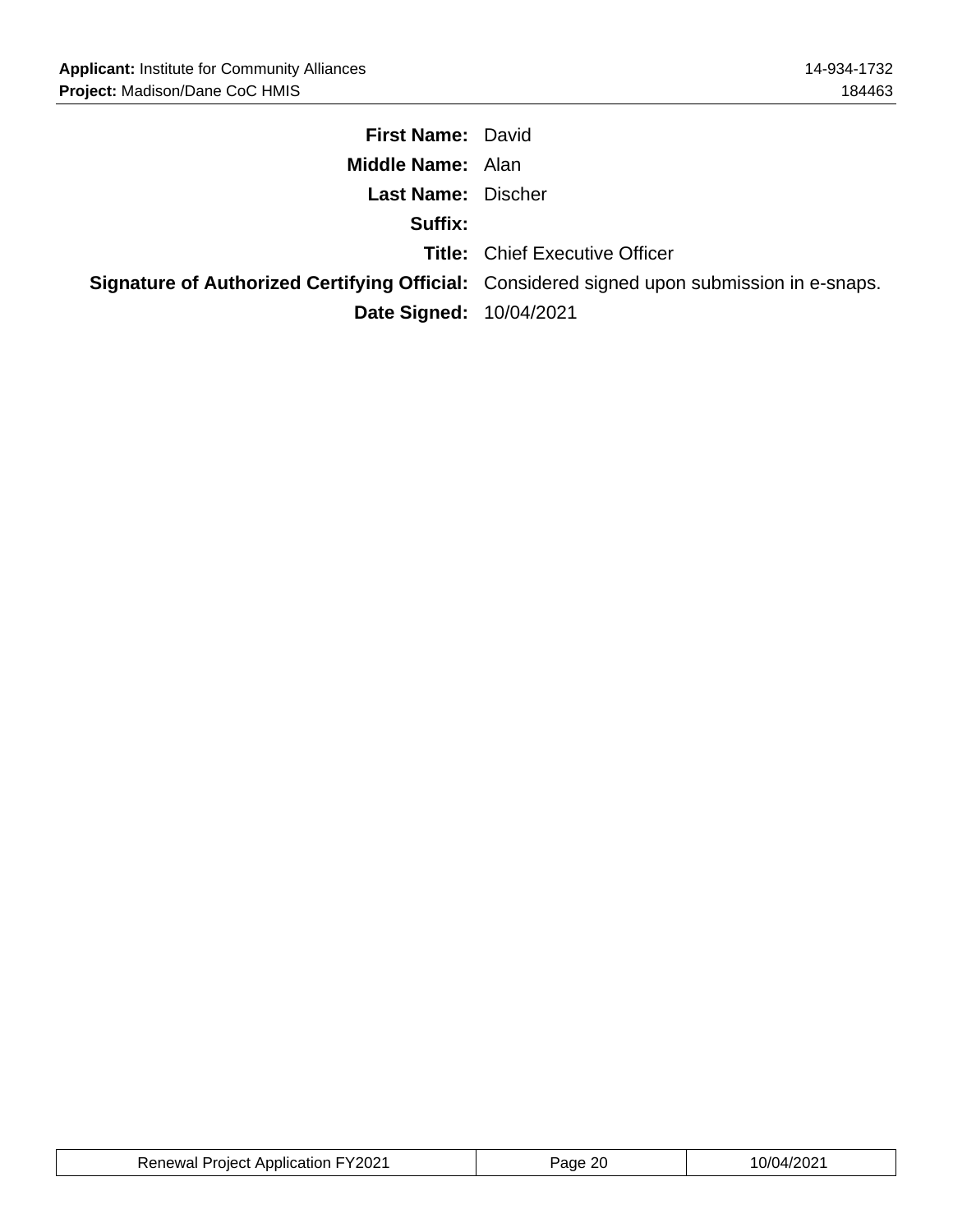## **Information About Submission without Changes**

Follow the instructions below making note of the exceptions and limitations to the "Submit Without Changes" process.

 In general, HUD expects a project's proposed project application information will remain the same from year-to-year unless changes are directed by HUD or approved through the grant agreement amendment process. However, HUD expects applicants to carefully review their information to determine if submitting without changes accurately reflects the expiring grant requesting renewal.

 Due to e-snaps limitations, only previously submitted renewal applications can import data into the FY 2021 renewal project application. The data from previously submitted new and renewal project applications can be imported into a FY 2021 renewal project application. The "Submit without Changes" process is not applicable for:

- first time renewing project applications
- a project application that did not import last FY 2019 information

 - a project that had Issues or Conditions that were addressed in FY 2019 Post-Award and updates need to be reflected in the FY 2021 project application

 - a project that had amendments approved in FY 2019 or FY 2020 that need to be reflected in the FY 2021 project application

 e-snaps will automatically be set to "Make Changes" and all questions on each screen must be updated.

 Renewal projects that brought forward data from FY 2019 and have either a Leasing budget, Operating budget or use HUD PAID RENTS (Actual Rents) instead of FMR MAY NOT use the "Submit Without Changes" process and e-snaps will automatically be set to "Make Changes". All Leasing and Operating budgets, along with Rental Assistance budgets that use HUD PAID Rent will need to be updated in the application. Refer to the GIW posted on the HUD Exchange for accurate budget information on leasing and operating budgets and refer to the HUD PAID RENT document sent by your field office from HUD HQ to accurately set your rental assistance budgets that use HUD PAID rents. This will only impact the FY 2021 competition.

 The e-snaps screens that remain "open" for required annual updates and do not affect applicants' ability to select "Submit without Changes" are:

- Recipient Performance Screen
- Consolidation and Expansion
- Screen 3A. Project Detail
- Screen 6D. Sources of Match
- All of Part 7: Attachments and Certification; and
- All of Part 8: Submission Summary.

 All other screens in Part 2 through Part 6 begin in "Read-Only" format and should be reviewed for accuracy; including any updates that were made to the 2019 or 2020 project during the CoC Post Award Issues and Conditions process or as amended. If all the imported data is accurate and no edits or updates are needed to any screens other than the mandatory screens and questions noted above, project applicants should select "Submit Without Changes" in Part 8. If project applicants imported data and do need to make updates to the information on one or more screens, they must navigate to Part 8: "Submission Without Changes" Screen, select "Make Changes", and check the box next to each relevant screen title to unlock screens for editing. After project applicants select the screens they intend to edit via checkboxes, click ""Save"" and those screens will be available for edit. Once a project applicant selects a checkbox and clicks ""Save"", the project applicant cannot uncheck the box.

 Please refer to the Detailed Instructions found on the left side menu of e-snaps or hud.gov to find more in depth information about applying under the FY 2021 CoC Competition.

| <b>Renewal Project Application FY2021</b> | Page 21 | 10/04/2021 |
|-------------------------------------------|---------|------------|
|-------------------------------------------|---------|------------|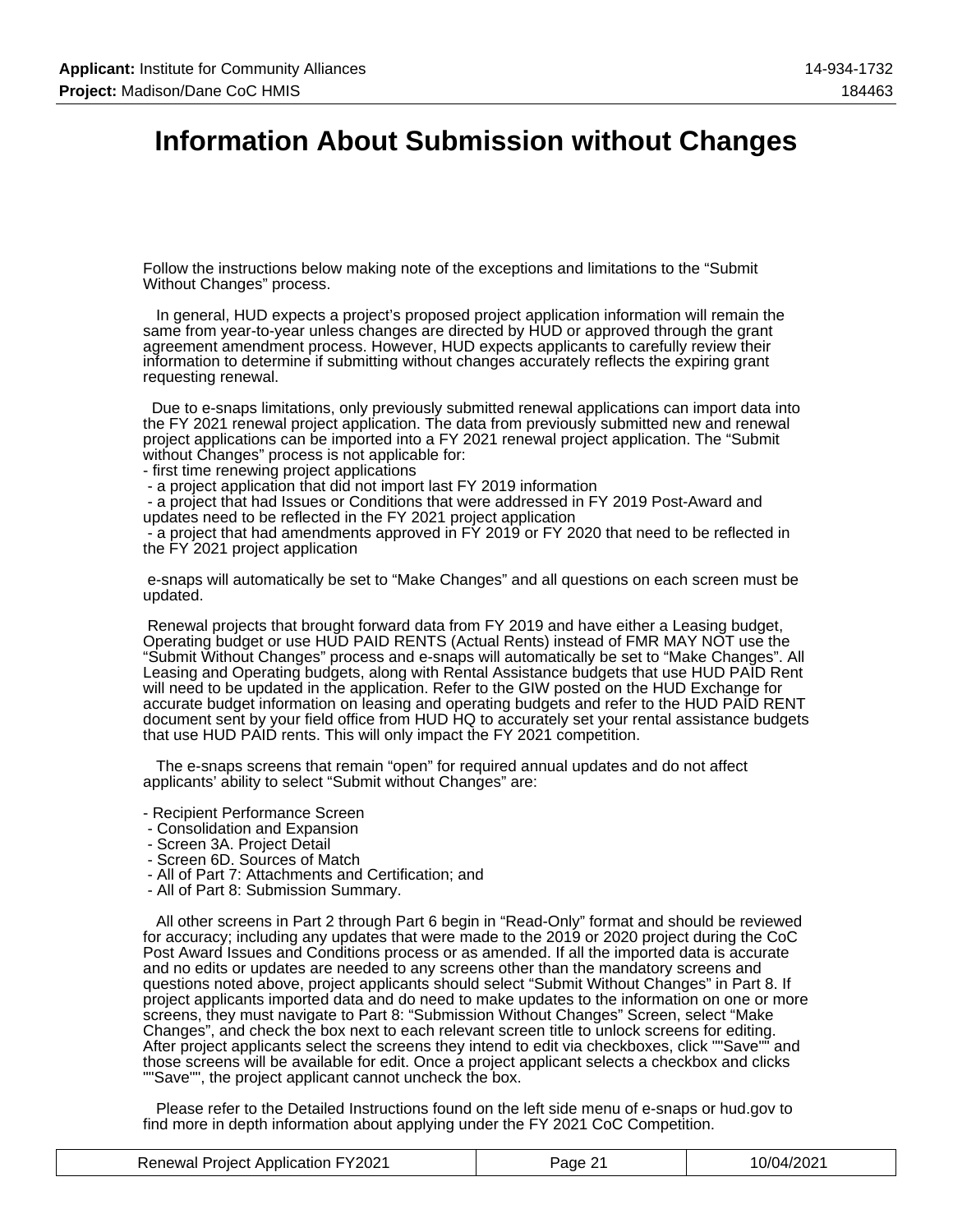## **Submission Without Changes**

### **1. Are the requested renewal funds reduced** No **from the previous award due to reallocation?**

**2. Do you wish to submit this application** Make changes **without making changes? Please refer to the guidelines below to inform you of the requirements.**

### **3. Specify which screens require changes by clicking the checkbox next to the name and then clicking the Save button.**

| Part 2 - Subrecipient Information                                                                                                                                                                  |          |
|----------------------------------------------------------------------------------------------------------------------------------------------------------------------------------------------------|----------|
| 2A. Subrecipients                                                                                                                                                                                  |          |
| Part 3 - Project Information                                                                                                                                                                       |          |
| 3A. Project Detail                                                                                                                                                                                 | X        |
| 3B. Description                                                                                                                                                                                    | X        |
| Part 4 - Housing Services and HMIS                                                                                                                                                                 |          |
| 4A. HMIS Standards                                                                                                                                                                                 |          |
| Part 5 - Participants and Outreach Information                                                                                                                                                     |          |
| Part 6 - Budget Information                                                                                                                                                                        |          |
| <b>6A. Funding Request</b>                                                                                                                                                                         |          |
| 6D. Match                                                                                                                                                                                          | X        |
| 6E. Summary Budget                                                                                                                                                                                 |          |
| Part 7 - Attachment(s) & Certification                                                                                                                                                             |          |
| 7A. Attachment(s)                                                                                                                                                                                  | $\times$ |
| <b>7B. Certification</b>                                                                                                                                                                           | X        |
| $\mathbf{r}$ , and $\mathbf{r}$ , and $\mathbf{r}$ , and $\mathbf{r}$<br>--<br><b>Barrow</b><br>$\mathbf{a}$ and $\mathbf{a}$ and $\mathbf{a}$ and $\mathbf{a}$ and $\mathbf{a}$<br>.<br>$\bullet$ |          |

#### **You have selected "Make Changes" to question #2 above. Provide a brief description of the changes that will be made to the project information screens (bullets are appropriate):**

Changes to project description.

| <b>Renewal Project Application FY2021</b> | Page 22 | 10/04/2021 |
|-------------------------------------------|---------|------------|
|-------------------------------------------|---------|------------|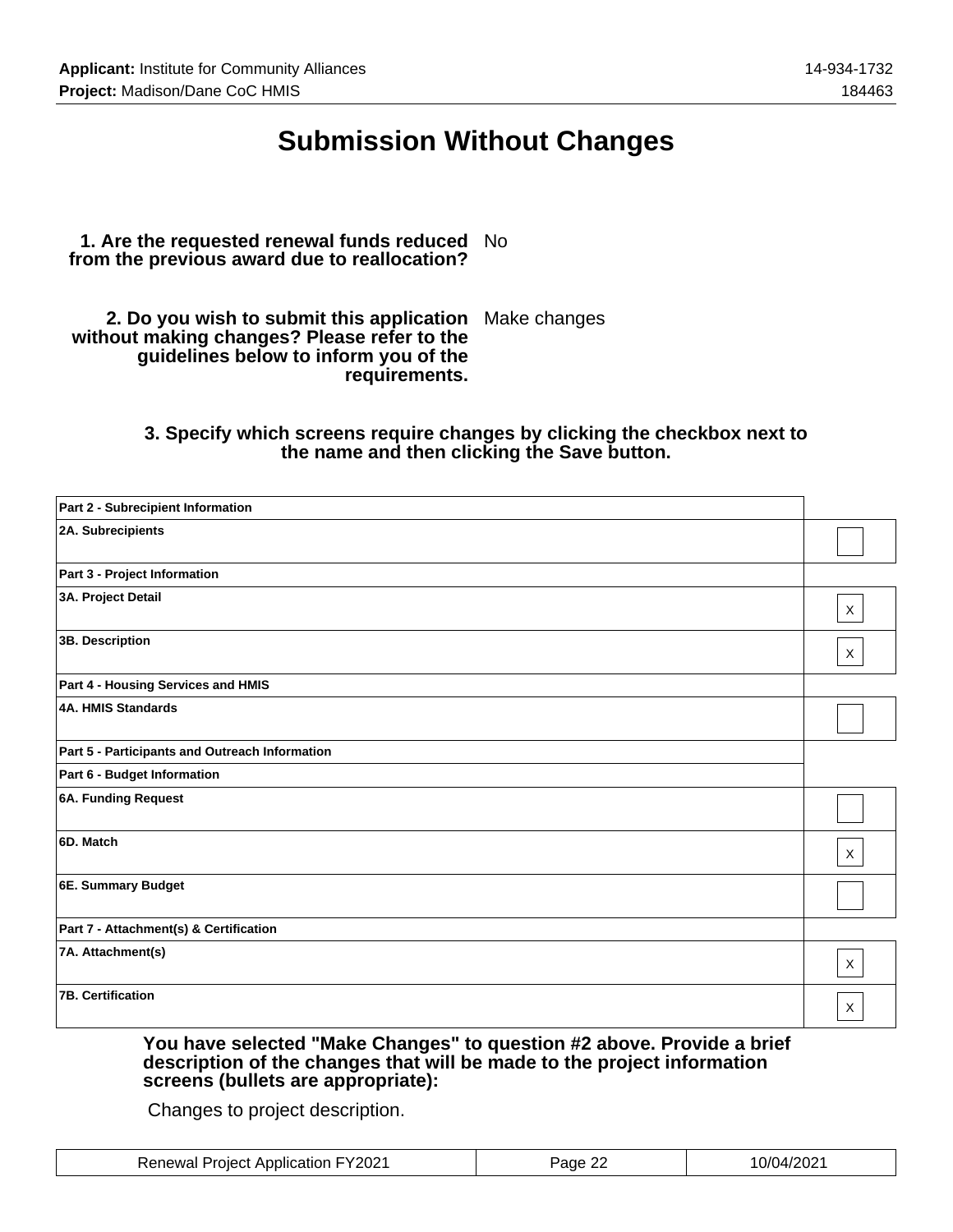### **You have selected "Make Changes." Once this screen is saved, you will be prohibited from "unchecking" any box that has been checked regardless of whether a change to data on the corresponding screen will be made.**

| <b>Renewal Project Application FY2021</b> | ⊇age | 0/04/2021 |
|-------------------------------------------|------|-----------|
|-------------------------------------------|------|-----------|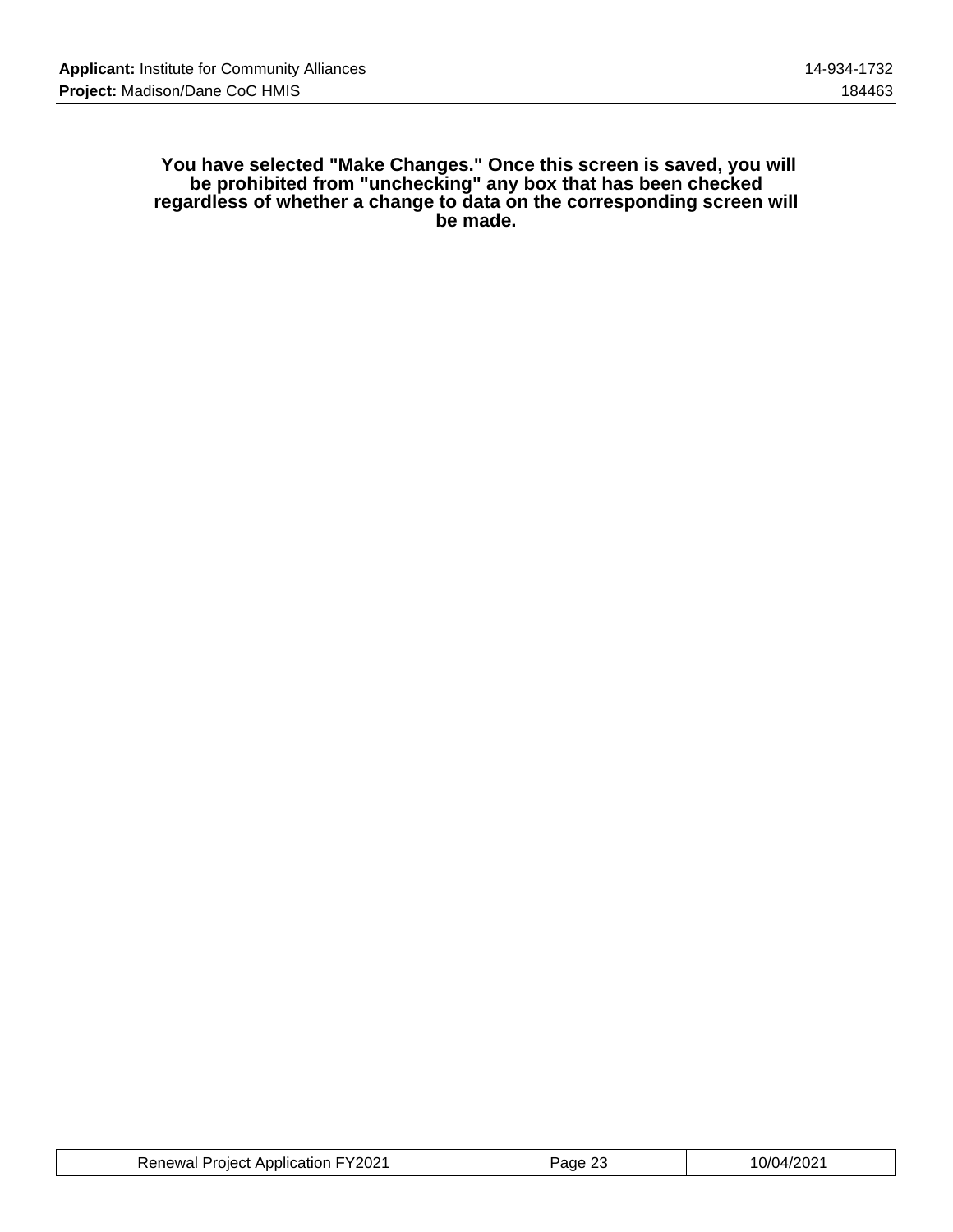## **Recipient Performance**

- **1. Did you submit your previous year's** Yes **Annual Performance Report (APR) on time?**
- **2. Do you have any unresolved HUD** No **Monitoring or OIG Audit finding(s) concerning any previous grant term related to this renewal project request?**
	- **3. Do you draw funds quarterly for your** Yes **current renewal project?**
	- **4. Have any funds remained available for** No **recapture by HUD for the most recently expired grant term related to this renewal project request?**

| <b>Renewal Project Application FY2021</b> | Page 24 | 10/04/2021 |
|-------------------------------------------|---------|------------|
|-------------------------------------------|---------|------------|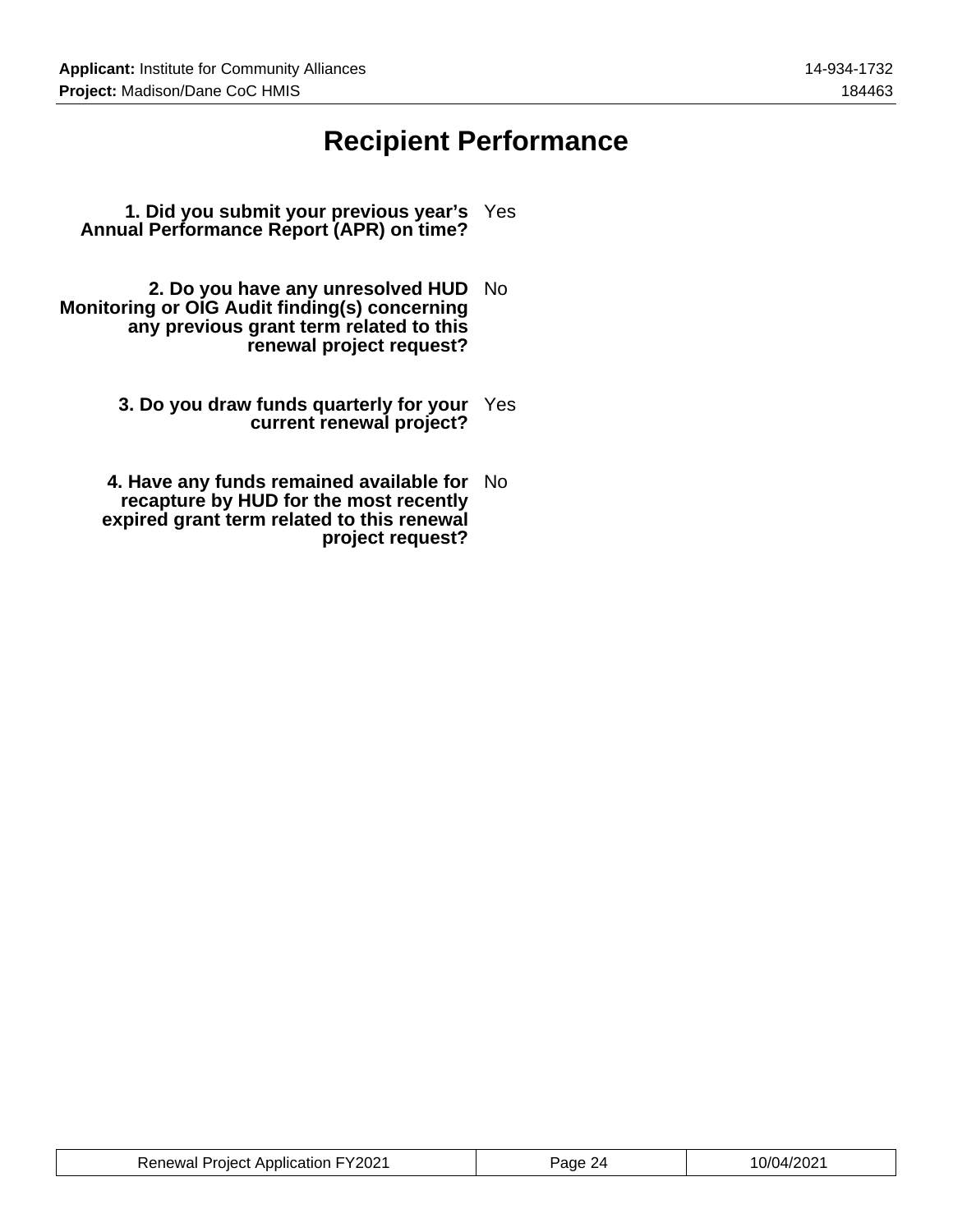## **Renewal Grant Consolidation or Renewal Grant Expansion**

The FY2021 CoC Competition will continue offering opportunities to expand or consolidate CoC projects. A few changes have occurred that differentiate the process from FY 2019.

1. Expansions and Consolidations will submit individual applications.

 a. Expansions will ONLY submit a Stand-Alone Renewal application and a Stand-Alone New application.

 b. Consolidations will ONLY submit individual renewal project applications, identifying the renewal application that will survive, and the renewal applications that will terminate. Up to 10 grants may be included in a consolidation.

 2. HUD HQ will combine the data (e.g., units, budgets) for Expansion or Consolidation requests from the individual project applications selected for conditional award and provide a data report with further instructions for the field office and conditional recipient.

**1. Is this renewal project application** Yes - Stand-Alone Renewal Application in a New **requesting to consolidate or expand?** Grant Expansion

If "No" click on "Next" or "Save & Next" below to move to the next screen.

**As part of the FY 2021 CoC Program project application process, project applicants can request their eligible renewal projects to be part of a Expansion. This process can combine up to 1 renewal project application and 2 new expansion project applications. Renewal projects that are part of an expansion must expire in Calendar Year (CY) 2021, as confirmed on the FY 2021 GIW or eLOCCS, must be to the same recipient, and must be for the same component and project type (i.e., PH-PSH, PH-RRH, Joint TH/PH-RRH, TH, SSO, SSO-CE or HMIS).**

2. In the fields below, enter the Project Name, PIN and Total Amount Requested of the Stand-Alone Renewal project application and the Project Name and Total Amount requested for the Stand-Alone New project application as entered in e-snaps for the FY 2021 CoC Competition. There is no PIN for the Stand-Alone New, which is why the field will automatically fill as "NA". The Total Requested Amount for the Stand-Alone Renewal will automatically pull from the summary budget.

| <b>Renewal Grant Expansion Table</b> |  |
|--------------------------------------|--|
|                                      |  |

| <b>Stand-Alone Renewal</b><br>or Stand-Alone New | <b>Project Name</b>                       | <b>Total Requested Amount</b> | <b>PIN Number</b> |
|--------------------------------------------------|-------------------------------------------|-------------------------------|-------------------|
| Stand-Alone Renewal                              | l Madison/Dane CoC HMIS                   | \$44,500 WI0180               |                   |
| Stand-Alone New                                  | l Madison/Dane CoC HMIS<br>Expansion 2021 | \$51,380 NA                   |                   |
|                                                  |                                           |                               |                   |

### **Renewal Expansion Summary**

| Total Number of Grants in the Expansion |      |
|-----------------------------------------|------|
| Total Requested Amount in the Expansion | .880 |

| Renewal Project Application FY2021 | Page 25 | 10/04/2021 |
|------------------------------------|---------|------------|
|------------------------------------|---------|------------|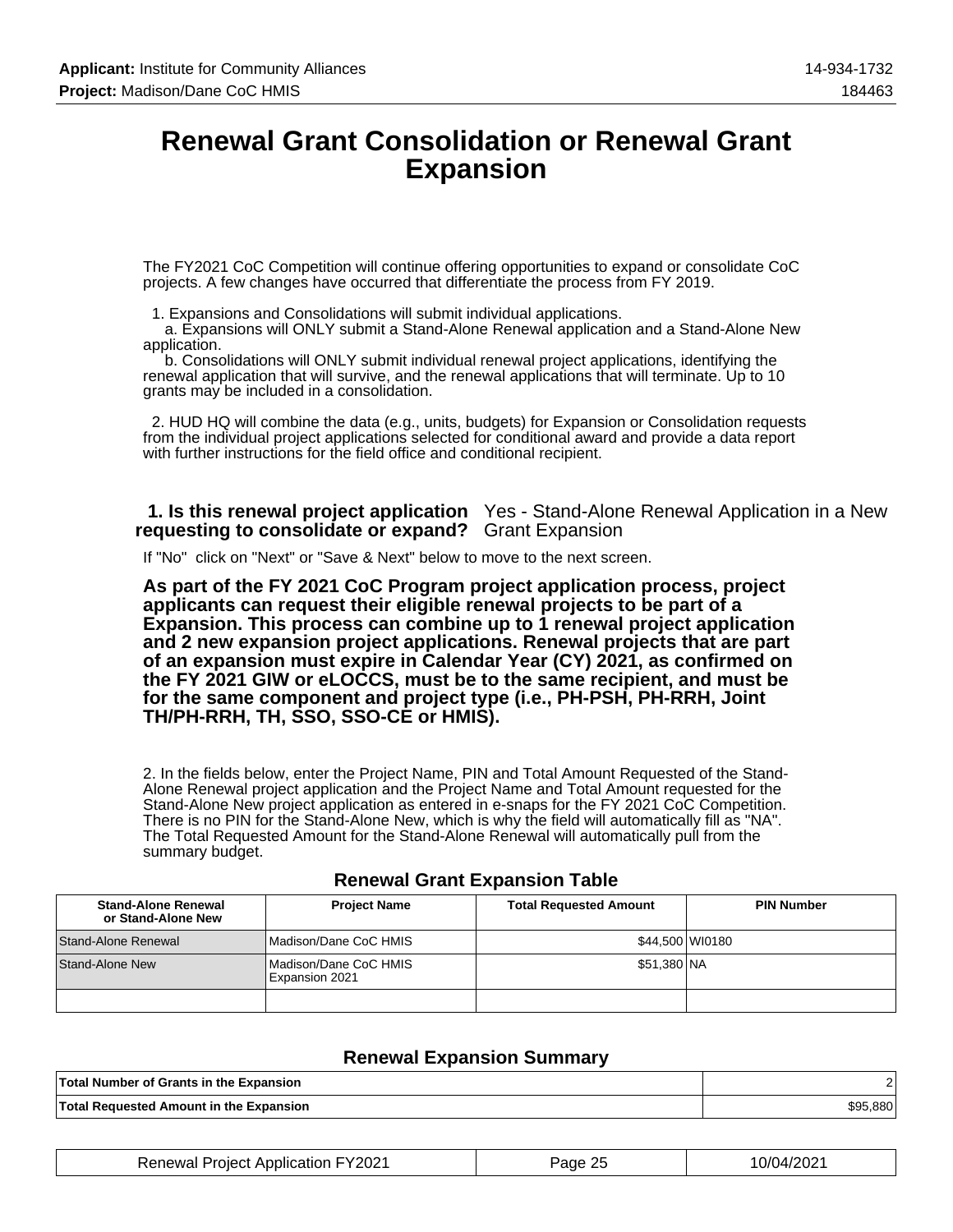**I acknowledge that I have informed my Collaborative Applicant of this expansion request to be included in the CoCs Project Listing and listed on a special attachment identifying this expansion request.** X

**I acknowledge that I have reviewed the accuracy and submitted all new expansion project applications related to this expansion request into esnaps. NOTE: DO NOT SUMBIT A FULLY COMBINED NEW OR RENEWAL PROJECT APPLICATION IN E-SNAPS AS PART OF THE FY 2021 COC COMPETITION.** X

> **Click on "Save & Next" to continue completing the remainder of this stand-alone renewal project application**

| <b>Renewal Project Application FY2021</b> | Page 26 | 10/04/2021 |
|-------------------------------------------|---------|------------|
|-------------------------------------------|---------|------------|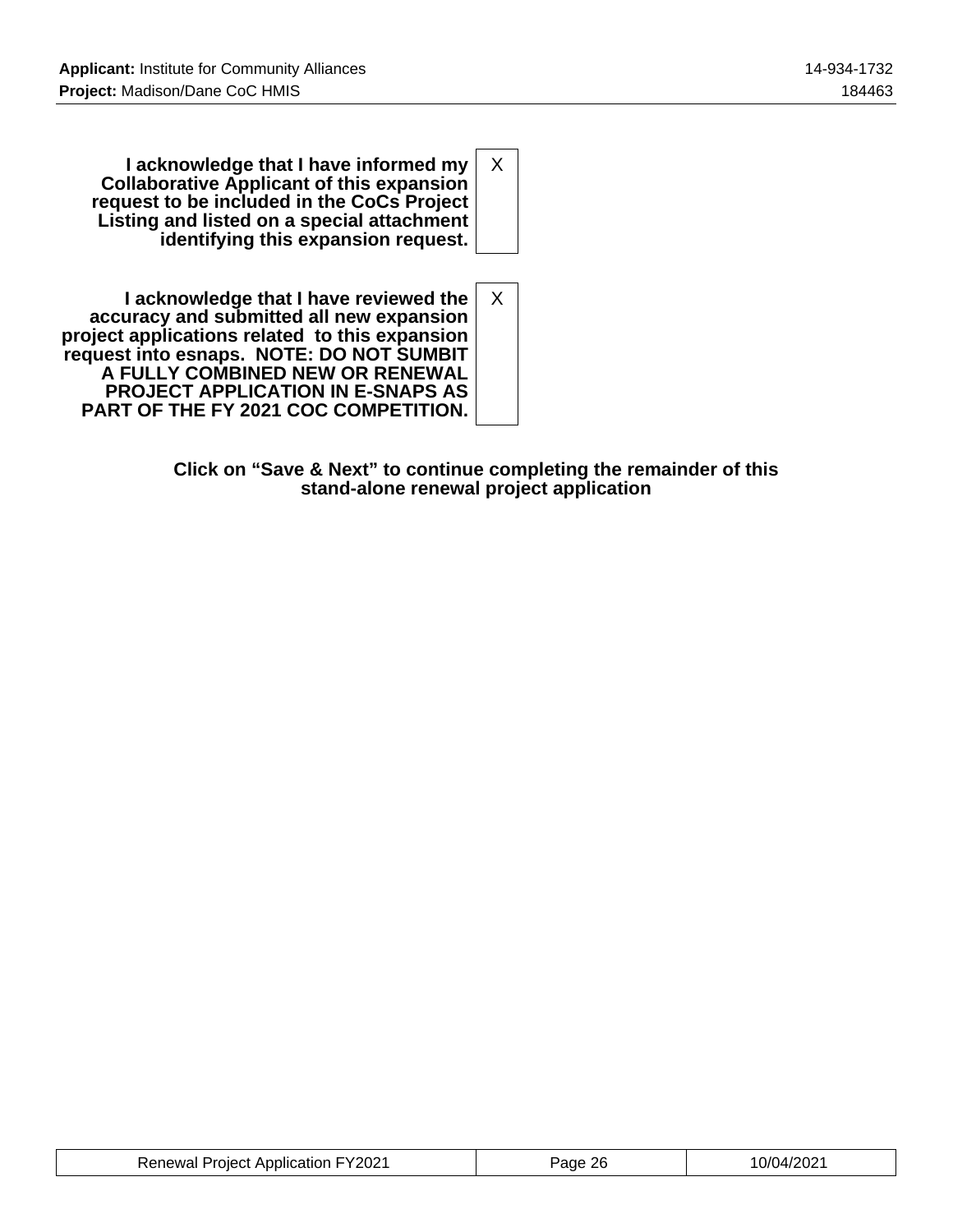# **2A. Project Subrecipients**

**This screen is currently read only and only includes data from the previous grant. To make changes to this information, navigate to the Submission without Changes screen, select "Make Changes" in response to Question 2, and then check the box next each screen that requires a change to match the current grant agreement, as amended, or to account for a reallocation of funds.**

**This form lists the subrecipient organization(s) for the project. To add a subrecipient, select the icon. To view or update subrecipient** information already listed, select the view

### **Total Expected Sub-Awards:** \$0

| <b>Organization</b> | <b>Type</b>                 | Sub-<br>Award<br><b>Amount</b> |
|---------------------|-----------------------------|--------------------------------|
|                     | This list contains no items |                                |

| <b>Renewal Project Application FY2021</b> | Page $27$ | 10/04/2021 |
|-------------------------------------------|-----------|------------|
|-------------------------------------------|-----------|------------|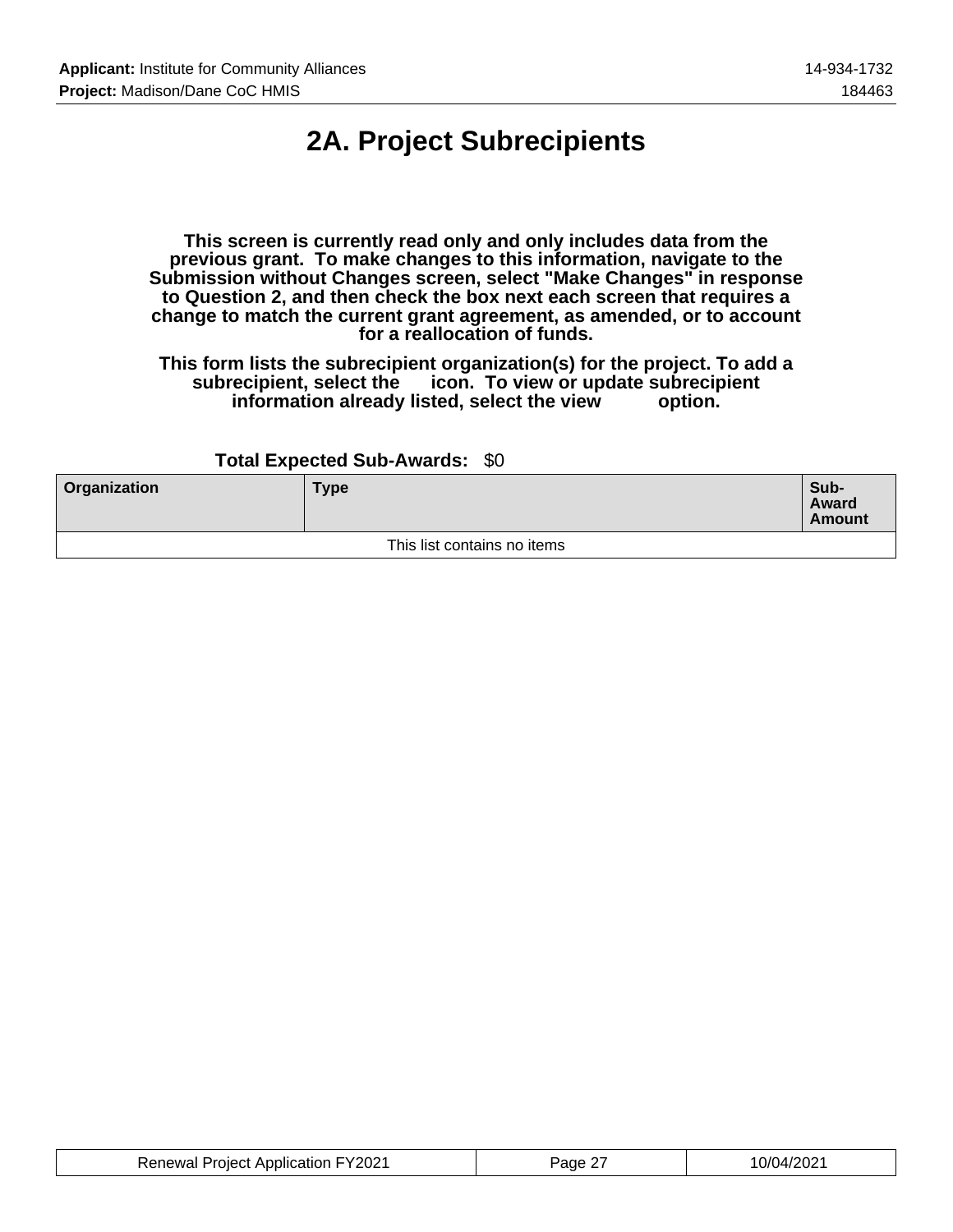# **3A. Project Detail**

### **1. Expiring Grant Project Identification** WI0180 **Number (PIN):**

(e.g., the "Federal Award Identifier" indicated on form 1A. Application Type)

**2. CoC Number and Name:** WI-503 - Madison/Dane County CoC

**3. CoC Collaborative Applicant Name:** City of Madison

**4. Project Name:** Madison/Dane CoC HMIS

- **5. Project Status:** Standard
- **6. Component Type:** HMIS
- **7. Is your organization, or subrecipient, a** No **victim service provider defined in 24 CFR 578.3?**

| <b>Renewal Project Application FY2021</b> | Page 28 | 10/04/2021 |
|-------------------------------------------|---------|------------|
|-------------------------------------------|---------|------------|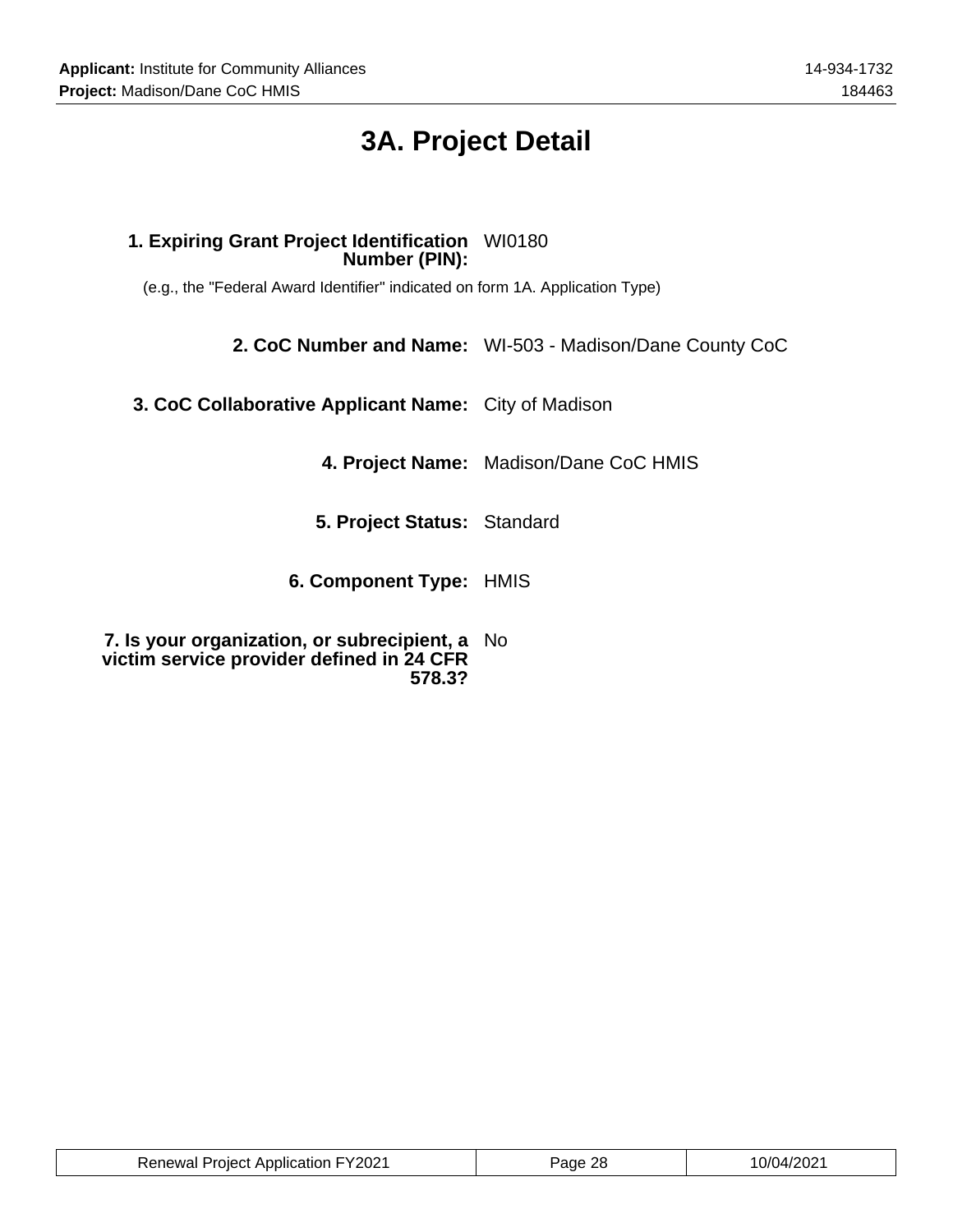# **3B. Project Description**

### **1. Provide a description that addresses the entire scope of the proposed project.**

The Madison/Dane CoC HMIS project provides funding for Wisconsin's statewide HMIS. The HMIS has been utilized by all four of WI CoCs and is a critical foundation for all homeless services in the state. The HMIS has a shared governance structure, with all four HUD CoCs providing oversight for the project. In addition to all non-DV CoC funded projects participating in the system, all ESG funded projects (state and entitlement) are using the system, as well as 100% of VA GPD, VA SSVF programs, HHS PATH programs, and many other presently non-mandated state and federal programs. The HMIS is compliant to the newly released data standards/dictionary, and accurately generates all federally required reports, including the CoC APR, ESG CAPER, SPMS, RHY CSV, SSVF CSV, and AHAR. ICA operates the HMIS in a statewide regional format, with staff at scattered sites. ICA staff work with numerous state and federal funded partners to ensure high quality, reporting, and system use for projects such as the VISPDAT and Coordinated Entry. The project provides: Technical Assistance and Training – ICA provides a curriculum based training to the CoC on topics such as security and privacy, new user training, grant and project specific training, point-in-time training, subpopulations (ie youth, veterans, chronically homeless) training, report training, and advanced user training. CoC Performance - ICA provides oversight and actively manages the collection and reporting of all HUD report formats. This includes implementation of data collection and reporting for the HEARTH performance outcomes as well as implementation of coordinated entry in HMIS. These tasks are done in coordination with CoC leadership. Many of these reports are run on a monthly or quarterly basis to monitor data completeness and performance throughout the year. ICA has already implemented HMIS system performance measures as well as coordinated entry in HMIS for all CoCs. Point in Time - ICA staff review PIT data accuracy and follows up with agencies. Once all data collection and validation is completed, the data is submitted to HUD's Homeless Data Exchange (HDX) for the PIT count and the Housing Inventory Chart (HIC). In addition, a final PIT report is provided to the CoC. Data Analysis/Reporting – Project specific, Agency, and CoC level system performance measures are critical to show success of investments in strategies to reduce the number, frequency and duration of homeless episodes in the CoC. ICA will provides reports allowing agencies to monitor their progress toward annual goals of the CoC, including system performance measures. Reports will be available for the CoC to determine progress on system goals developed locally, and performance goals established by HUD. ICA staff possess an in-depth understanding of the system generated reports for federal funders, including the HUD APR, SPMS, LSA, RHY CSV, the VA SSVF CSV, the ESG CAPER, and the PATH report.

| <b>Renewal Project Application FY2021</b> | Page 29 | 10/04/2021 |
|-------------------------------------------|---------|------------|
|-------------------------------------------|---------|------------|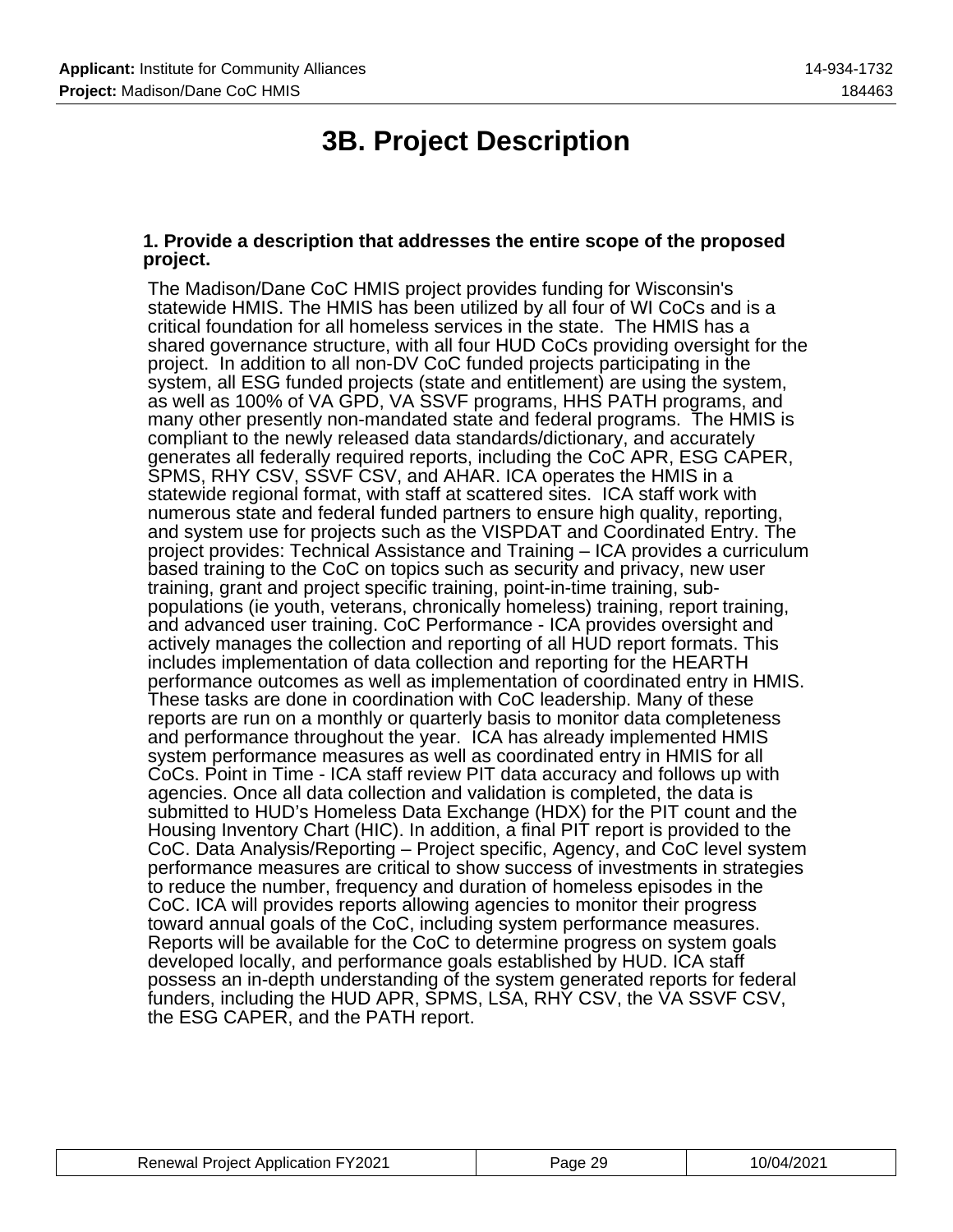# **4A. HMIS Standards**

**This screen is currently read only and only includes data from the previous grant. To make changes to this information, navigate to the Submission without Changes screen, select "Make Changes" in response to Question 2, and then check the box next each screen that requires a change to match the current grant agreement, as amended, or to account for a reallocation of funds.**

- **1. Is the HMIS currently programmed to** Yes **collect all Universal Data Elements (UDEs) as set forth in the 2020 HMIS Data Standard Notice?**
- **2. Does the HMIS produce all HUD-required** Yes **reports and provide data needed for HUD reporting? (i.e., Annual Performance Reports, Annual Homeless Assessment table shells (this will be the Logitudinal System Analysis next year), data for CAPER/ESG reporting, SPM and Data Quality Table, etc).Assessment table shells (this will be the Logitudinal System Analysis next year), data for CAPER/ESG reporting, SPM and Data Quality Table, etc).**
	- **3. Is your HMIS capable of generating all** Yes **reports required by all Federal partners including HUD, VA, and HHS?**
	- **4. Does the HMIS provide the CoC with an** Yes **unduplicated count of program participants receiving services in the CoC?**
- **5. Does your HMIS implementation have a** Yes **staff person responsible for insuring the implementation meets all privacy and security standards as required by HUD and the federal partners?**
	- **6. Does your organization conduct a** No **background check on all employees who access HMIS or view HMIS data?**

| FY2021<br><b>Renewal Project Application i</b> | Page<br>-30 | 10/04/2021 |
|------------------------------------------------|-------------|------------|
|                                                |             |            |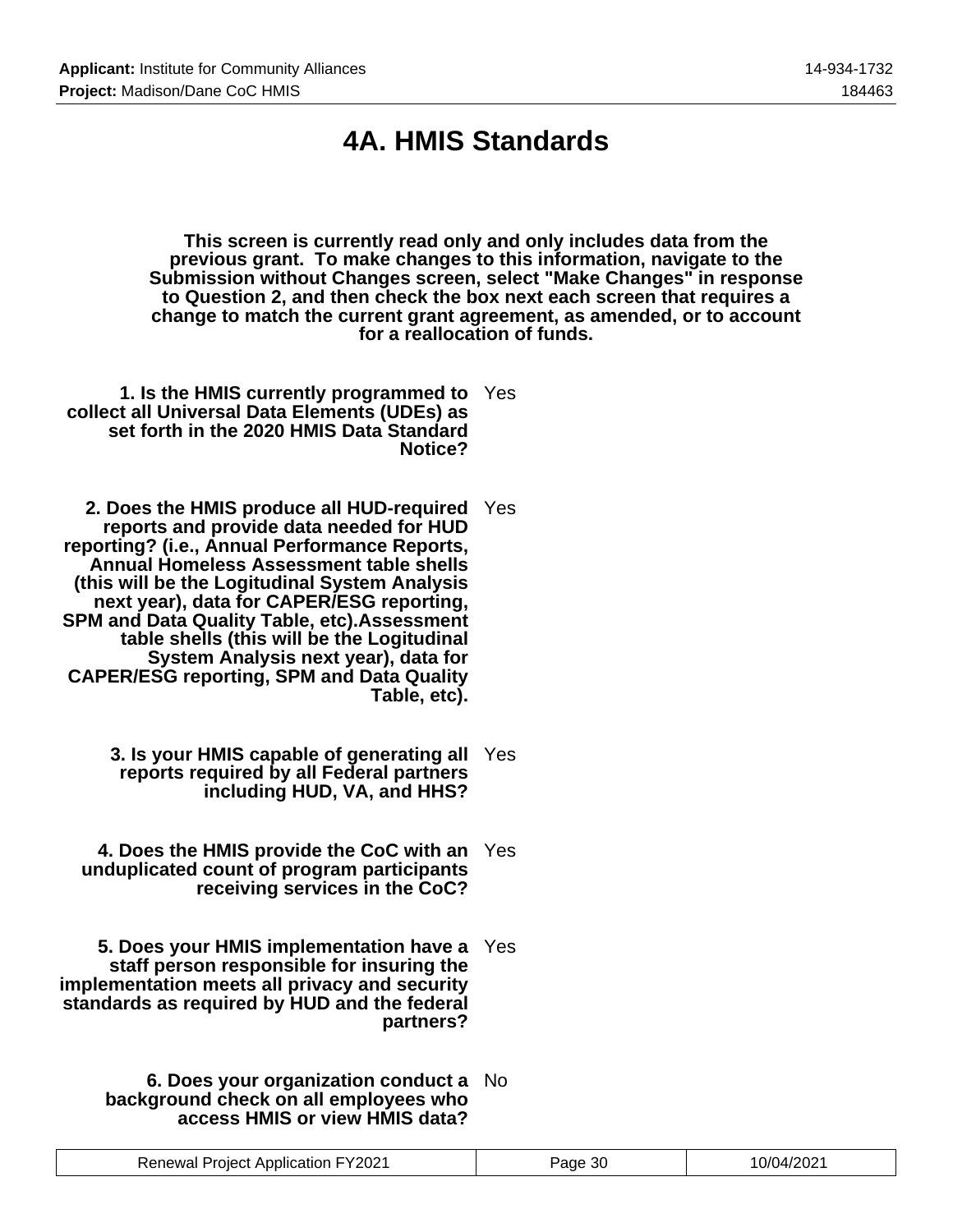| 7. Does the HMIS Lead conduct Privacy and Yes<br>Security Training and follow up on privacy<br>and security standards on a regular basis?                |  |
|----------------------------------------------------------------------------------------------------------------------------------------------------------|--|
| 8. Do you have a process in place to remove Yes<br>licenses for former users who no longer need<br>access to HMIS (e.g. leave their job, fired,<br>etc.) |  |
| 8a. How long does it take to remove licenses Within 24 hours                                                                                             |  |

**for former HMIS users?**

| FY2021<br>Project Application<br>Renewal<br>ene<br>______ |  |
|-----------------------------------------------------------|--|
|-----------------------------------------------------------|--|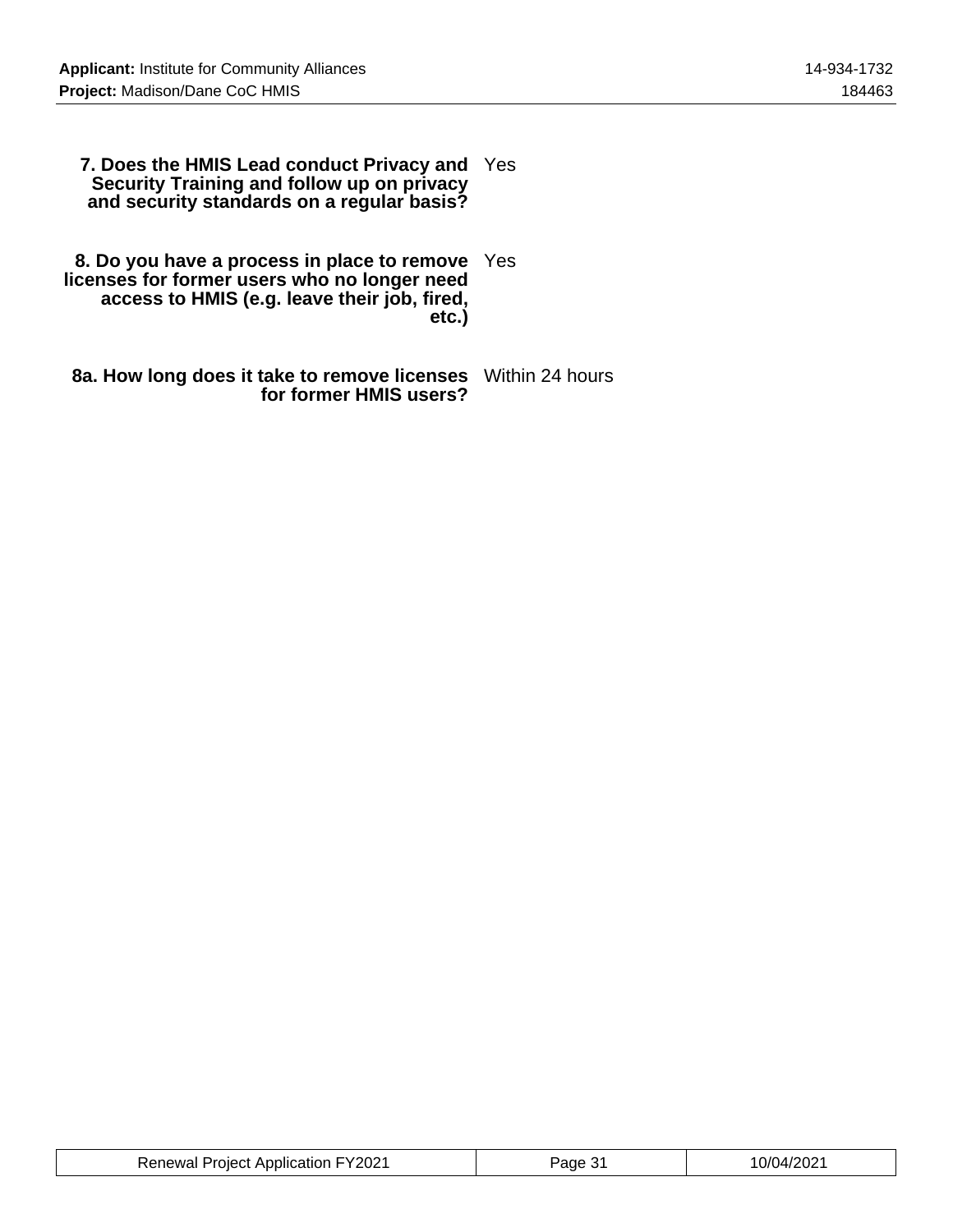# **6A. Funding Request**

**This screen is currently read only and only includes data from the previous grant. To make changes to this information, navigate to the Submission without Changes screen, select "Make Changes" in response to Question 2, and then check the box next each screen that requires a change to match the current grant agreement, as amended, or to account for a reallocation of funds.**

- **2. Was the original project awarded as either** No **a Samaritan Bonus or Permanent Housing Bonus project?**
- **3. Does this project propose to allocate funds** No **according to an indirect cost rate?**
	- **4. Renewal Grant Term: This field is pre-**1 Year **populated with a one-year grant term and cannot be edited:**
		- **5. Select the costs for which funding is requested:**

**HMIS**  $\vert$  X

| <b>Renewal Project Application FY2021</b> | Page 32 | 10/04/2021 |
|-------------------------------------------|---------|------------|
|-------------------------------------------|---------|------------|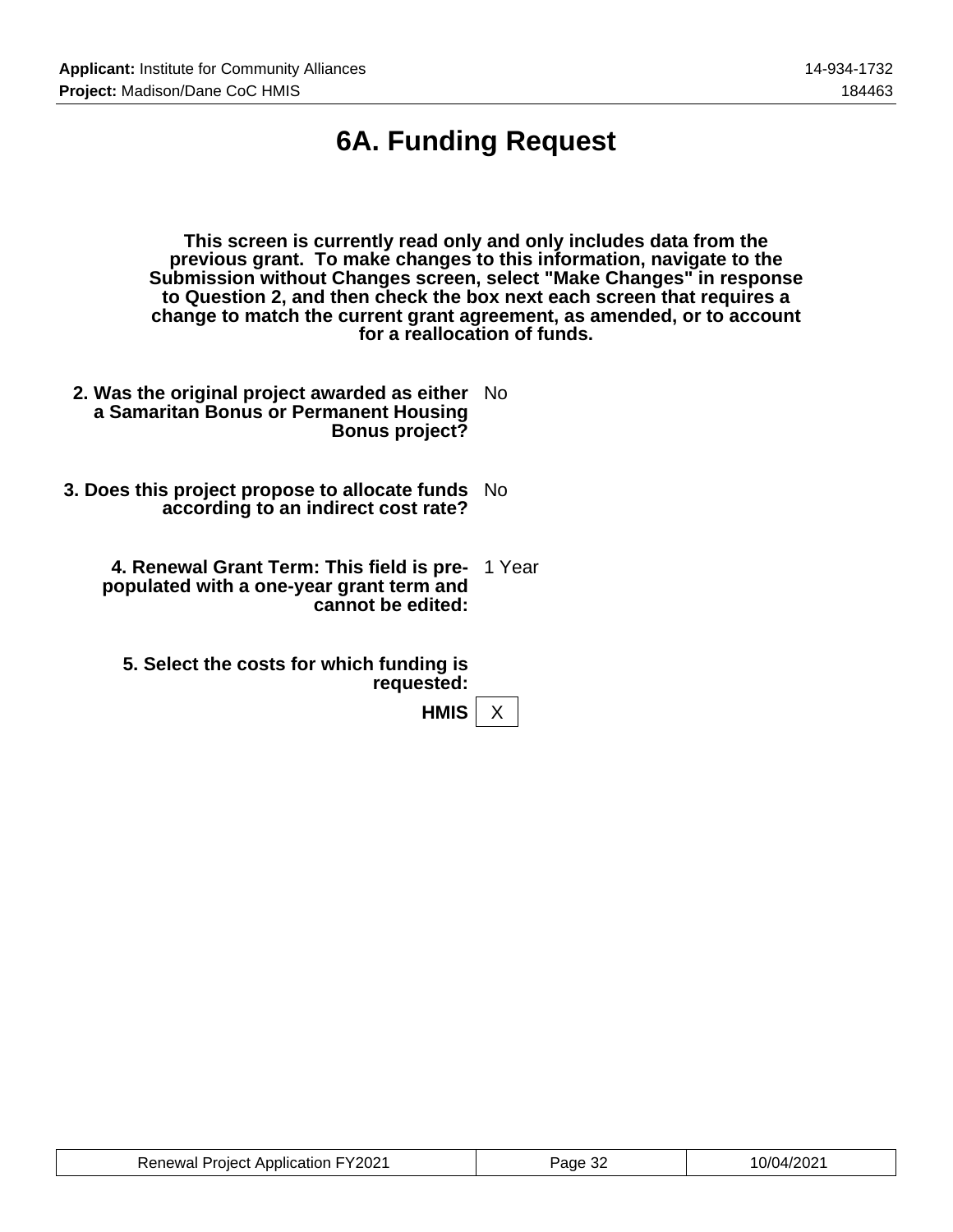# **6D. Sources of Match**

### **The following list summarizes the funds that will be used as Match for this project. To add a Match source to the list, select the icon. To view or update a Match source already listed, select the icon.**

### **Summary for Match**

| <b>Total Value of Cash Commitments:</b>    | \$1<br>.125 |
|--------------------------------------------|-------------|
| <b>Total Value of In-Kind Commitments:</b> | \$0         |
| <b>Total Value of All Commitments:</b>     | \$1<br>.125 |

#### **1. Will this project generate program income described in 24 CFR 578.97 to use as Match for this project?** No

| <b>Type</b> | <b>Source</b> | <b>Contributor</b> | <b>Value of Commitments</b> |
|-------------|---------------|--------------------|-----------------------------|
| Cash        | Private       | Agency HMIS fees   | \$11,125                    |

| <b>Renewal Project Application FY2021</b> | Page 33 | 10/04/2021 |
|-------------------------------------------|---------|------------|
|-------------------------------------------|---------|------------|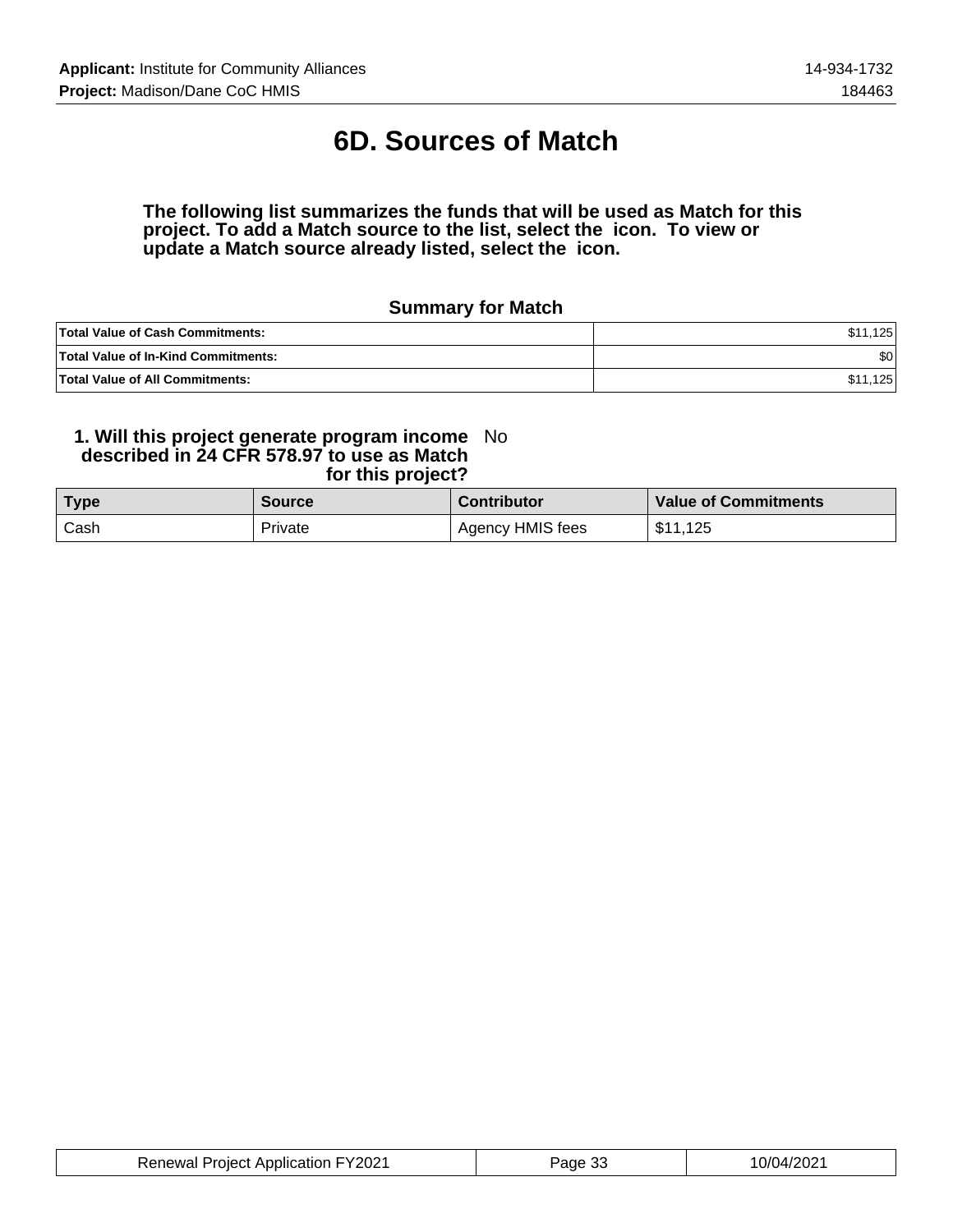## **Sources of Match Detail**

**1. Type of Match Commitment:** Cash **2. Source:** Private **3. Name of Source: (Be as specific as possible and include the office or grant program as applicable)** Agency HMIS fees **4. Amount of Written Committment:** \$11,125

| <b>Renewal Project Application FY2021</b> | Page 34 | 10/04/2021 |
|-------------------------------------------|---------|------------|
|-------------------------------------------|---------|------------|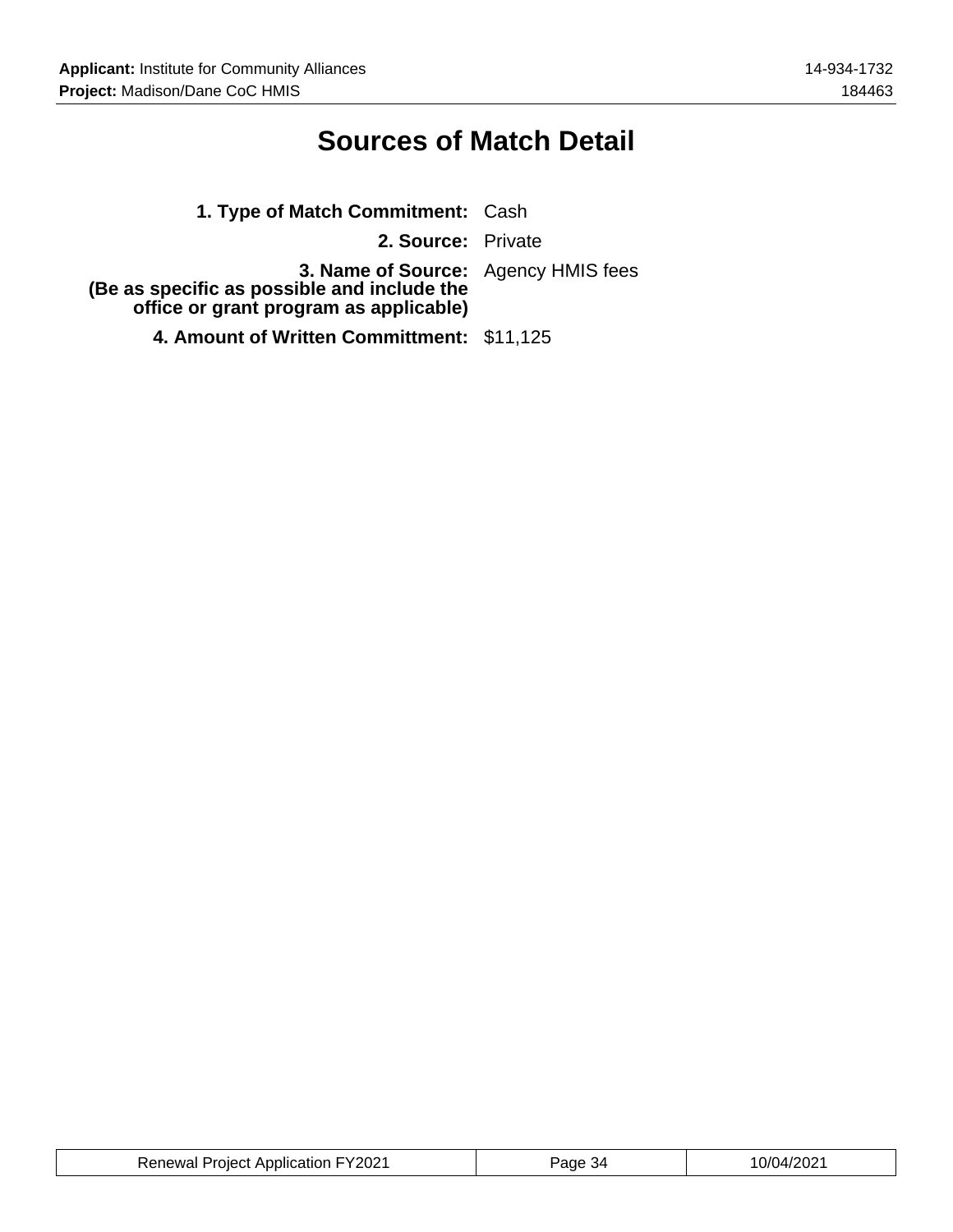# **6E. Summary Budget**

**This screen is currently read only and only includes data from the previous grant. To make changes to this information, navigate to the Submission without Changes screen, select "Make Changes" in response to Question 2, and then check the box next each screen that requires a change to match the current grant agreement, as amended, or to account for a reallocation of funds.**

**The following information summarizes the funding request for the total term of the project. Budget amounts from the Leased Units, Rental Assistance, and Match screens have been automatically imported and cannot be edited. However, applicants must confirm and correct, if necessary, the total budget amounts for Leased Structures, Supportive Services, Operating, HMIS, and Admin. Budget amounts must reflect the most accurate project information according to the most recent project grant agreement or project grant agreement amendment, the CoC's final HUD-approved FY 2018 GIW or the project budget as reduced due to CoC reallocation. Please note that, new for FY 2018, there are no detailed budget screens for Leased Structures, Supportive Services, Operating, or HMIS costs. HUD expects the original details of past approved budgets for these costs to be the basis for future expenses. However, any reasonable and eligible costs within each CoC cost category can be expended and will be verified during a HUD monitoring.**

| <b>Eligible Costs</b>                       | <b>Total Assistance</b><br><b>Requested</b><br>for 1 year<br><b>Grant Term</b><br>(Applicant) |
|---------------------------------------------|-----------------------------------------------------------------------------------------------|
| 1a. Leased Units                            | \$0                                                                                           |
| 1b. Leased Structures                       | \$0                                                                                           |
| 2. Rental Assistance                        | \$0                                                                                           |
| 3. Supportive Services                      | \$0                                                                                           |
| 4. Operating                                | \$0                                                                                           |
| 5. HMIS                                     | \$41,385                                                                                      |
| 6. Sub-total Costs Requested                | \$41,385                                                                                      |
| 7. Admin<br>(Up to 10%)                     | \$3,115                                                                                       |
| 8. Total Assistance<br>plus Admin Requested | \$44,500                                                                                      |
| 9. Cash Match                               | \$11,125                                                                                      |
| 10. In-Kind Match                           | \$0                                                                                           |
| 11. Total Match                             | \$11,125                                                                                      |
| 12. Total Budget                            | \$55,625                                                                                      |

| <b>Renewal Project Application FY2021</b> | Page 35 | 10/04/2021 |
|-------------------------------------------|---------|------------|
|-------------------------------------------|---------|------------|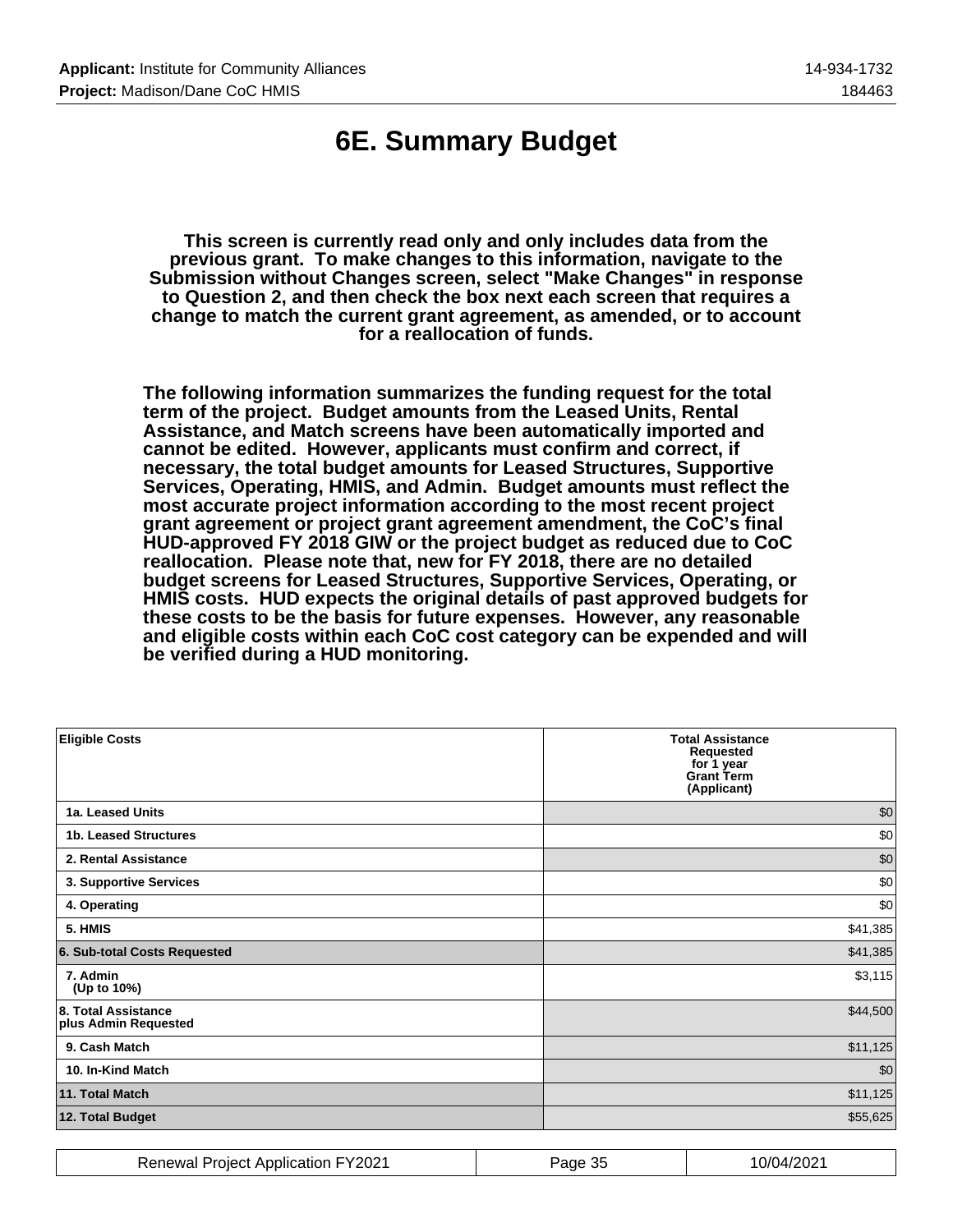# **7A. Attachment(s)**

| <b>Document Type</b>                       | <b>Required?</b> | <b>Document Description</b> | Date Attached |
|--------------------------------------------|------------------|-----------------------------|---------------|
| 1) Subrecipient Nonprofit<br>Documentation | No               |                             |               |
| 2) Other Attachment                        | No               |                             |               |
| 3) Other Attachment                        | No               |                             |               |

| <b>Renewal Project Application FY2021</b> | Page 36 | 10/04/2021 |
|-------------------------------------------|---------|------------|
|-------------------------------------------|---------|------------|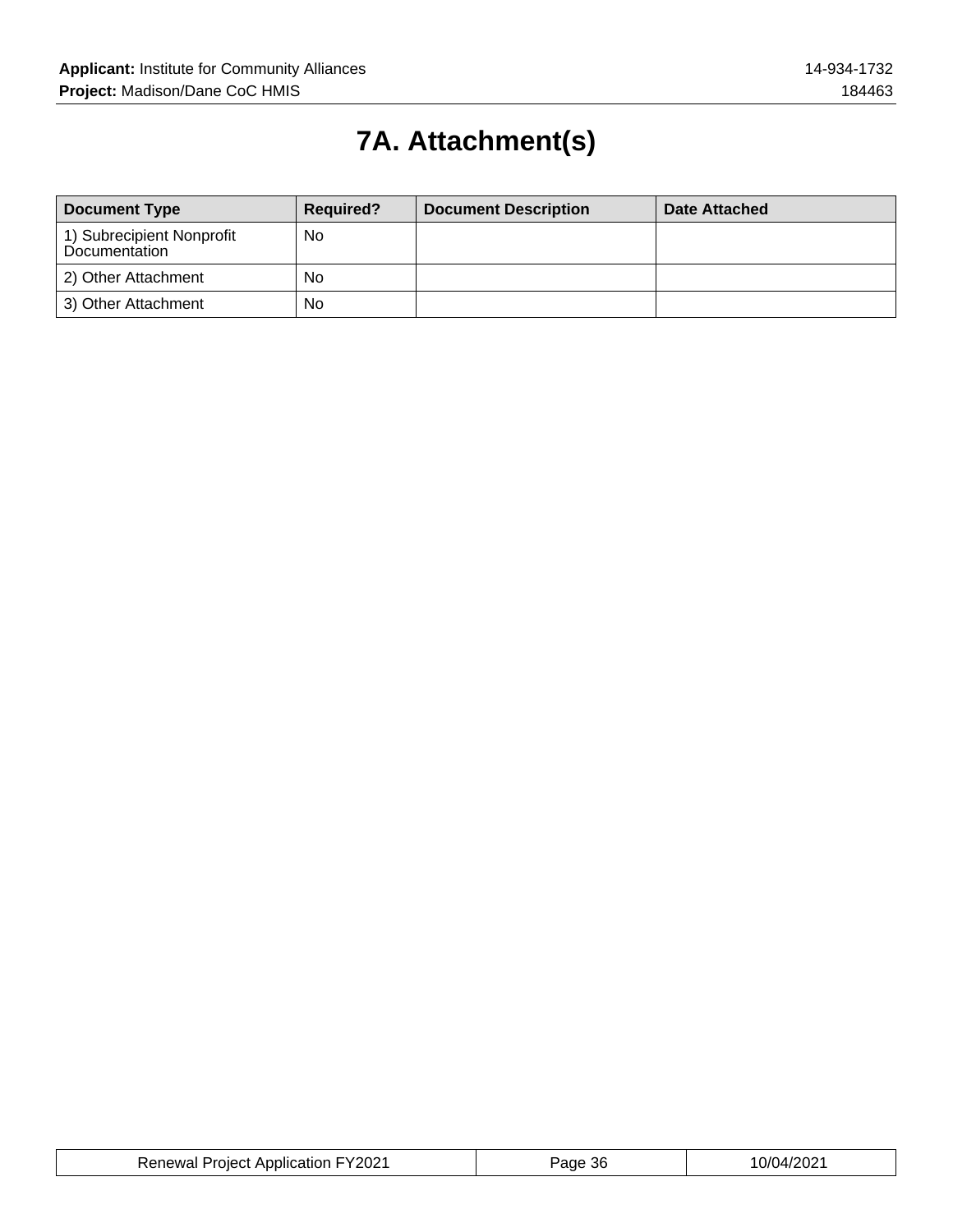# **Attachment Details**

**Document Description:**

## **Attachment Details**

**Document Description:** HUD Form 50070

# **Attachment Details**

**Document Description:**

| <b>Renewal Project Application FY2021</b> | Page ? <sup>-</sup> | 10/04/2021 |
|-------------------------------------------|---------------------|------------|
|                                           |                     |            |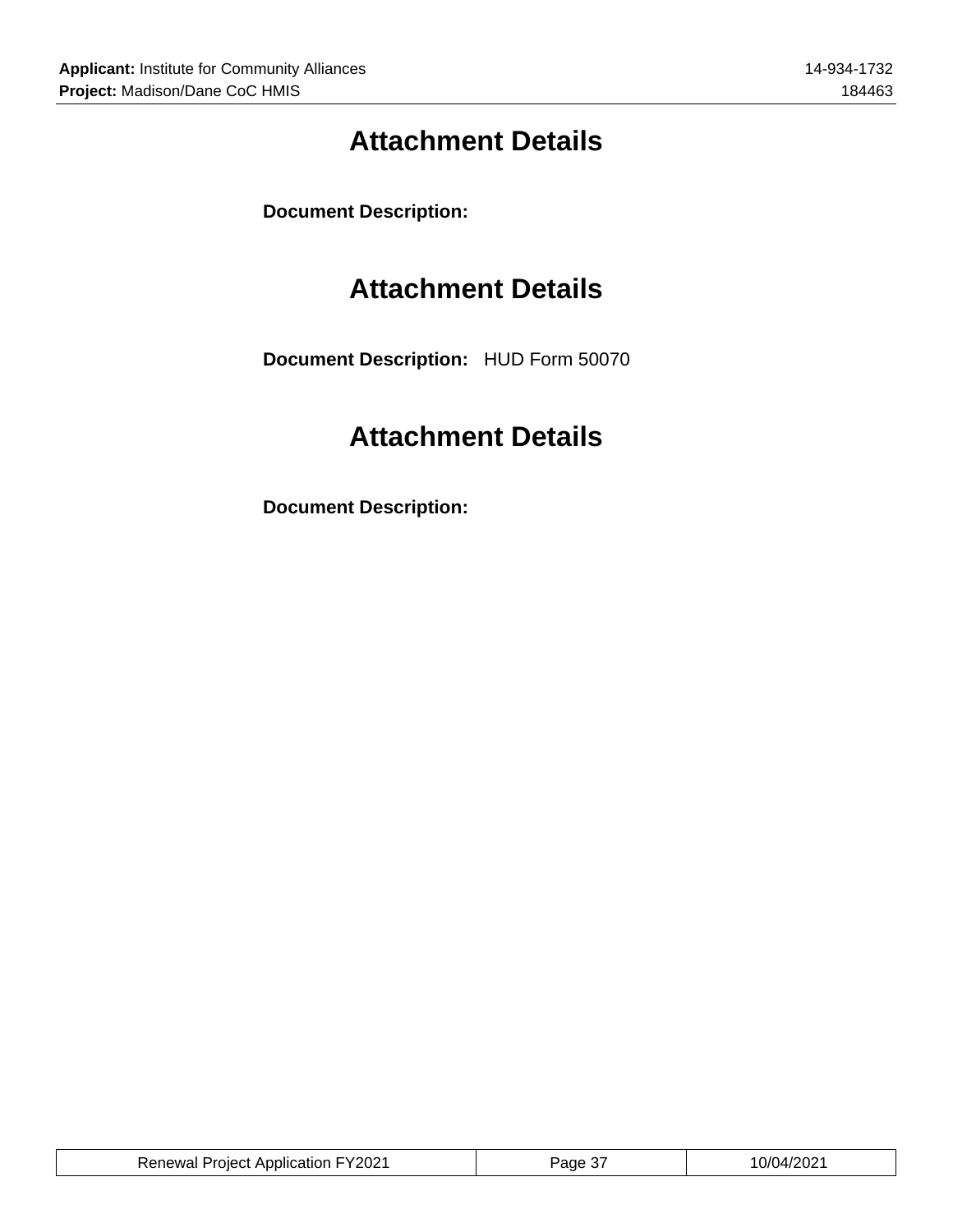# **7B. Certification**

## **A. For all projects: Fair Housing and Equal Opportunity**

It will comply with Title VI of the Civil Rights Act of 1964 (42 U.S.C. 2000(d)) and regulations pursuant thereto (Title 24 CFR part I), which state that no person in the United States shall, on the ground of race, color or national origin, be excluded from participation in, be denied the benefits of, or be otherwise subjected to discrimination under any program or activity for which the applicant receives Federal financial assistance, and will immediately take any measures necessary to effectuate this agreement. With reference to the real property and structure(s) thereon which are provided or improved with the aid of Federal financial assistance extended to the applicant, this assurance shall obligate the applicant, or in the case of any transfer, transferee, for the period during which the real property and structure(s) are used for a purpose for which the Federal financial assistance is extended or for another purpose involving the provision of similar services or benefits.

It will comply with the Fair Housing Act (42 U.S.C. 3601-19), as amended, and with implementing regulations at 24 CFR part 100, which prohibit discrimination in housing on the basis of race, color, religion, sex, disability, familial status or national origin.

It will comply with Executive Order 11063 on Equal Opportunity in Housing and with implementing regulations at 24 CFR Part 107 which prohibit discrimination because of race, color, creed, sex or national origin in housing and related facilities provided with Federal financial assistance.

It will comply with Executive Order 11246 and all regulations pursuant thereto (41 CFR Chapter 60-1), which state that no person shall be discriminated against on the basis of race, color, religion, sex or national origin in all phases of employment during the performance of Federal contracts and shall take affirmative action to ensure equal employment opportunity. The applicant will incorporate, or cause to be incorporated, into any contract for construction work as defined in Section 130.5 of HUD regulations the equal opportunity clause required by Section 130.15(b) of the HUD regulations.

It will comply with Section 3 of the Housing and Urban Development Act of 1968, as amended (12 U.S.C. 1701(u)), and regulations pursuant thereto (24 CFR Part 135), which require that to the greatest extent feasible opportunities for training and employment be given to lower-income residents of the project and contracts for work in connection with the project be awarded in substantial part to persons residing in the area of the project.

It will comply with Section 504 of the Rehabilitation Act of 1973 (29 U.S.C. 794), as amended, and with implementing regulations at 24 CFR Part 8, which prohibit discrimination based on disability in Federally-assisted and conducted programs and activities.

It will comply with the Age Discrimination Act of 1975 (42 U.S.C. 6101-07), as amended, and implementing regulations at 24 CFR Part 146, which prohibit discrimination because of age in projects and activities receiving Federal financial assistance.

| <b>Renewal Project Application FY2021</b> | Page 38 | 10/04/2021 |
|-------------------------------------------|---------|------------|
|-------------------------------------------|---------|------------|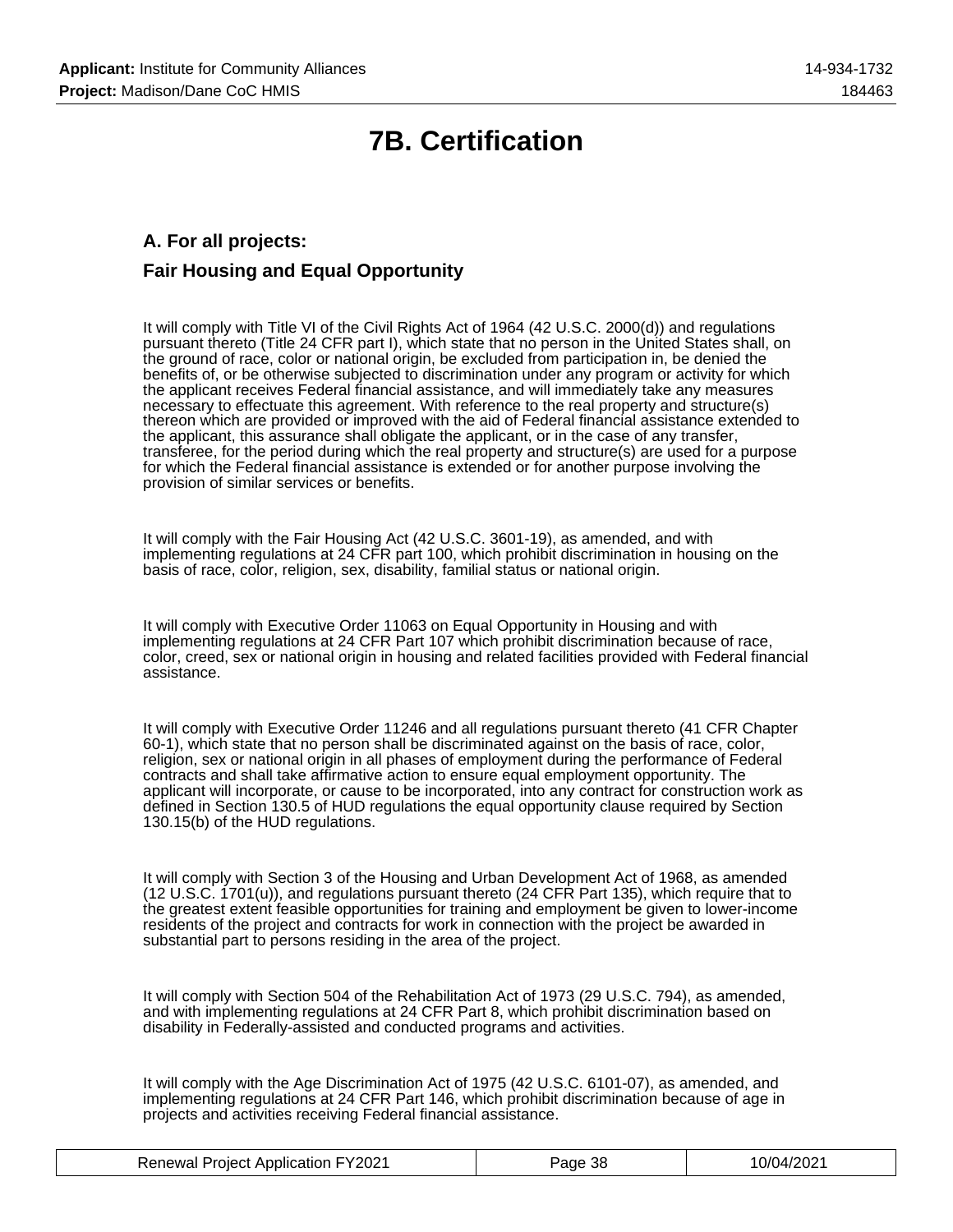It will comply with Executive Orders 11625, 12432, and 12138, which state that program participants shall take affirmative action to encourage participation by businesses owned and operated by members of minority groups and women.

If persons of any particular race, color, religion, sex, age, national origin, familial status, or disability who may qualify for assistance are unlikely to be reached, it will establish additional procedures to ensure that interested persons can obtain information concerning the assistance. It will comply with the reasonable modification and accommodation requirements and, as appropriate, the accessibility requirements of the Fair Housing Act and section 504 of the Rehabilitation Act of 1973, as amended.

### **Additional for Rental Assistance Projects:**

If applicant has established a preference for targeted populations of disabled persons pursuant to 24 CFR 578.33(d) or 24 CFR 582.330(a), it will comply with this section's nondiscrimination requirements within the designated population.

### **B. For non-Rental Assistance Projects Only.**

### **20-Year Operation Rule.**

Applicants receiving assistance for acquisition, rehabilitation or new construction: The project will be operated for no less than 20 years from the date of initial occupancy or the date of initial service provision for the purpose specified in the application.

### **15-Year Operation Rule – 24 CFR part 578 only.**

Applicants receiving assistance for acquisition, rehabilitation or new construction: The project will be operated for no less than 15 years from the date of initial occupancy or the date of initial service provision for the purpose specified in the application.

#### **1-Year Operation Rule.**

For applicants receiving assistance for supportive services, leasing, or operating costs but not receiving assistance for acquisition, rehabilitation, or new construction: The project will be operated for the purpose specified in the application for any year for which such assistance is provided.

### **C. Explanation.**

Where the applicant is unable to certify to any of the statements in this certification, such applicant shall provide an explanation.

### **Name of Authorized Certifying Official** David Discher

**Date:** 10/04/2021

**Title:** Chief Executive Officer

#### **Applicant Organization:** Institute for Community Alliances

| <b>Renewal Project Application FY2021</b> | Page 39 | 10/04/2021 |
|-------------------------------------------|---------|------------|
|-------------------------------------------|---------|------------|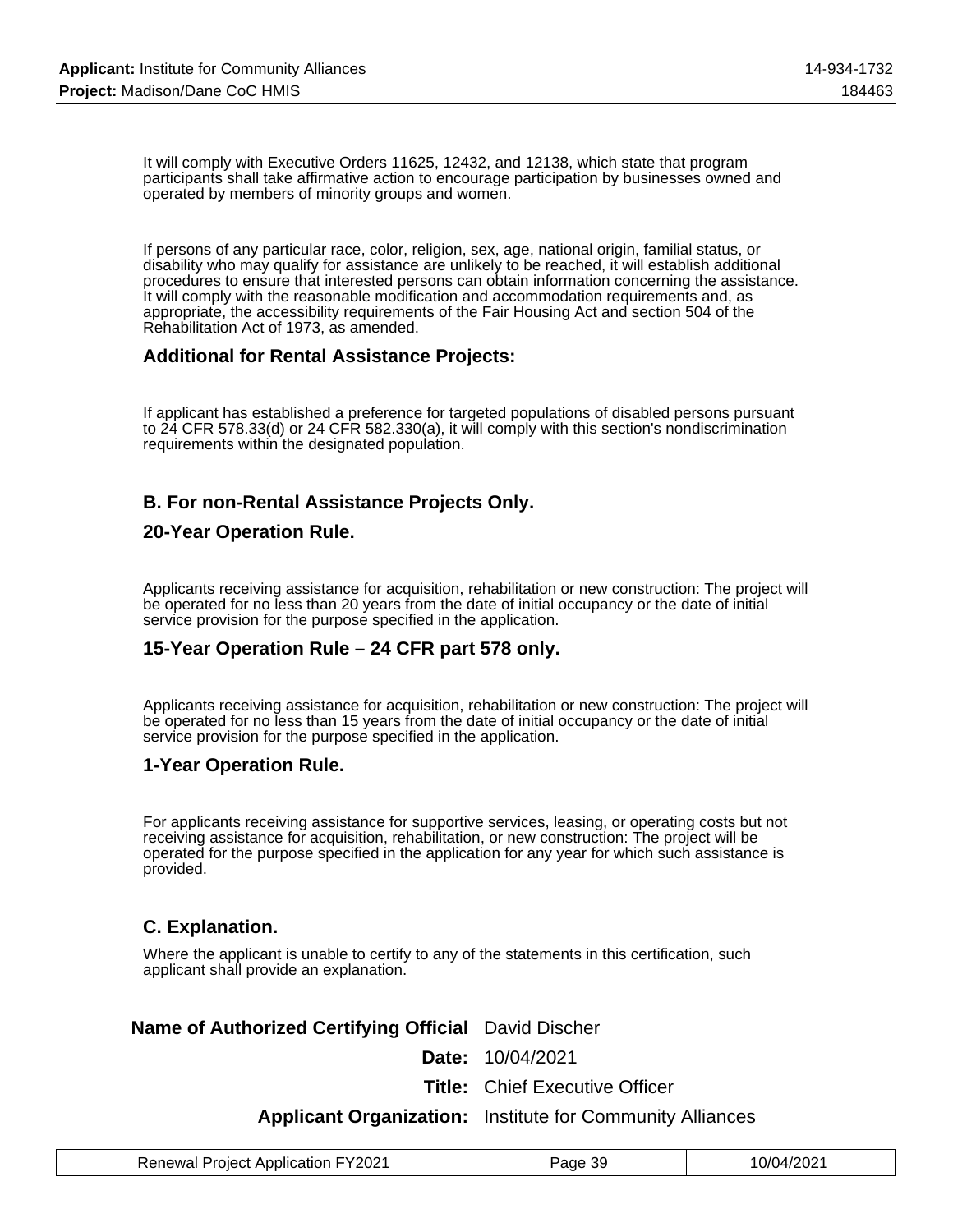### **PHA Number (For PHA Applicants Only):**

- **I certify that I have been duly authorized by the applicant to submit this Applicant Certification and to ensure compliance. I am aware that any false, ficticious, or fraudulent statements or claims may subject me to criminal, civil, or administrative penalties . (U.S. Code, Title 218, Section 1001).** X
- **Active SAM Status Requirement. I certify that our organization has an active System for Award Management (SAM) registration as required by 2 CFR 200.300(b) at the time of project application submission to HUD and will ensure this SAM registration will be renewed annually to meet this requirement.** X

| <b>Renewal Project Application FY2021</b> | Page 40 | 10/04/2021 |
|-------------------------------------------|---------|------------|
|-------------------------------------------|---------|------------|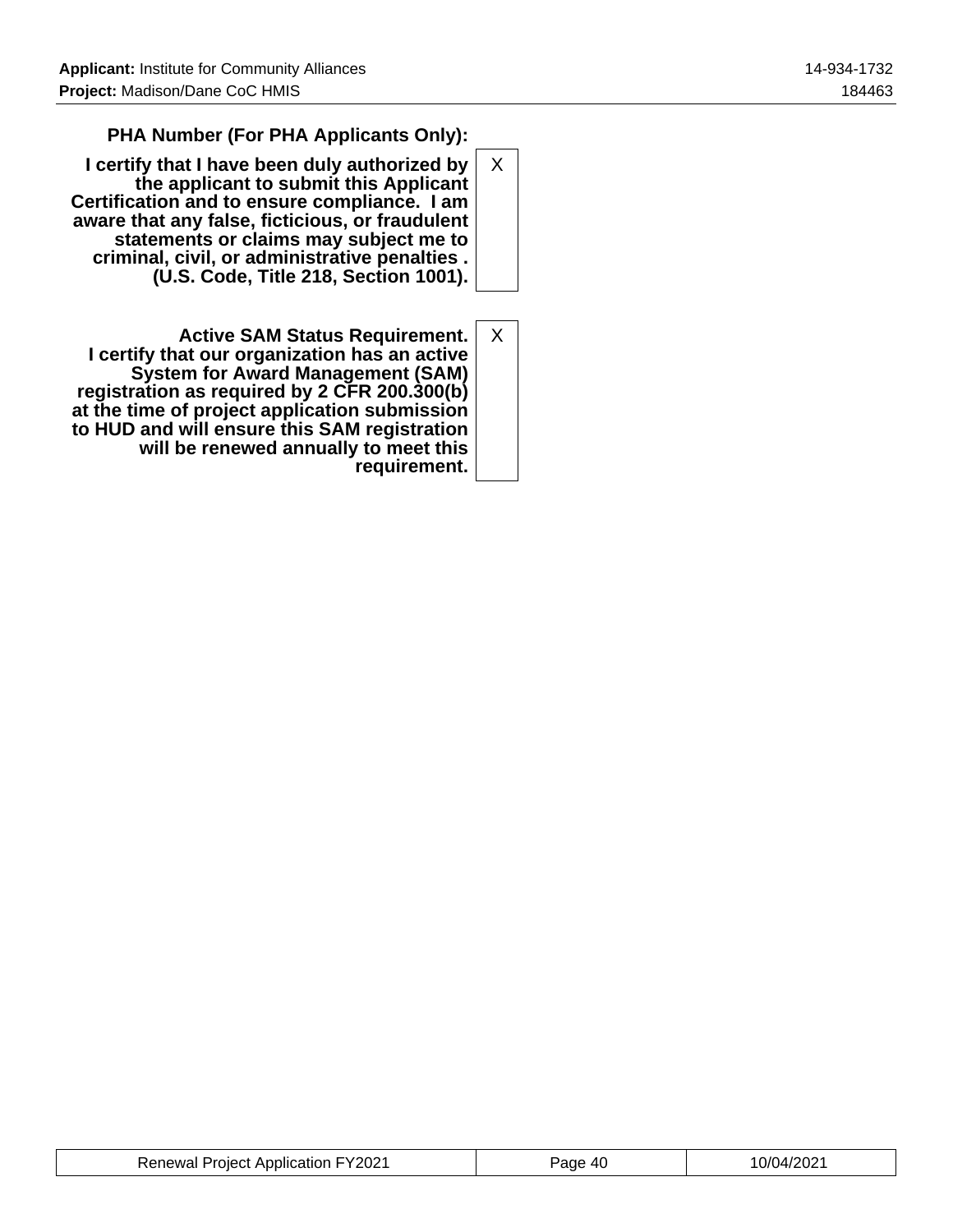# **8B Submission Summary**

| Page                                  | <b>Last Updated</b> |
|---------------------------------------|---------------------|
|                                       |                     |
| 1A. SF-424 Application Type           | 10/01/2021          |
| 1B. SF-424 Legal Applicant            | No Input Required   |
| <b>1C. SF-424 Application Details</b> | No Input Required   |
| 1D. SF-424 Congressional District(s)  | 10/01/2021          |
| 1E. SF-424 Compliance                 | 09/20/2021          |
| 1F. SF-424 Declaration                | 10/01/2021          |
| 1G. HUD-2880                          | 10/01/2021          |

| <b>Renewal Project Application FY2021</b> | Page 41 | 10/04/2021 |
|-------------------------------------------|---------|------------|
|-------------------------------------------|---------|------------|